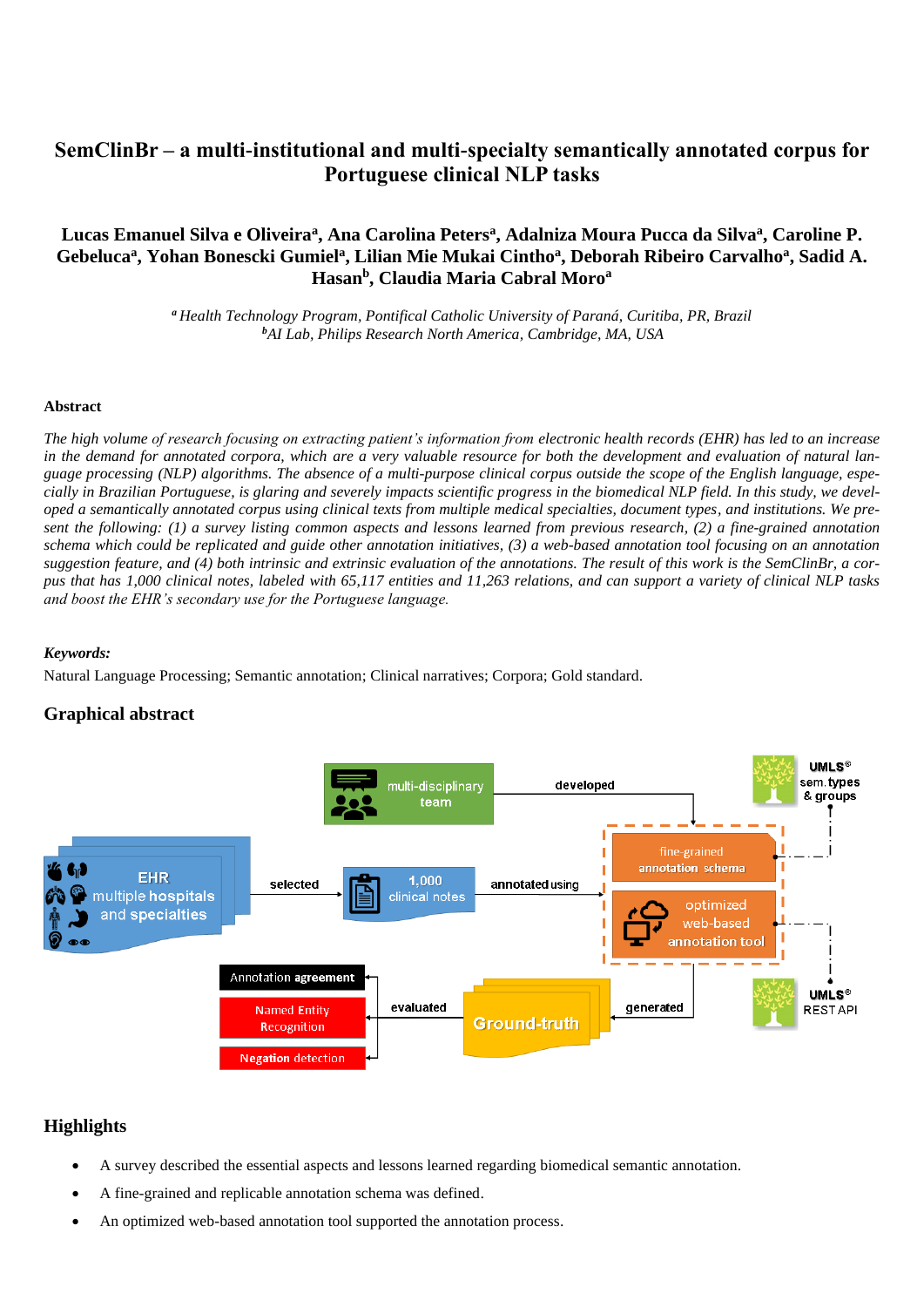- The SemClinBr corpus consists of 1,000 semantically annotated clinical notes from multiple institutions and medical specialties.
- The intrinsic and extrinsic evaluation of the corpus corroborate its application in different clinical NLP tasks.

## **1. Introduction**

In the past two decades, Natural Language Processing (NLP) researchers developed a large amount of work focused on extracting and identifying information among unstructured data (i.e., clinical narratives) stored in the Electronic Health Records (EHR) [1], in what they call the "secondary use of EHR" [2]. Consequently, the scientific community has an increasing demand for corpora with highquality annotations in order to develop and validate their methods [3]. Semantically annotated corpora can be very useful for both the development and evaluation of NLP and Machine Learning (ML) algorithms aiming to mine information from EHR [4]. When it comes to the clinical domain, this could be a major issue owing to privacy restrictions applied to EHR data: personal health information (PHI) available should not be openly shared for research. Therefore, it is mandatory that we de-identify (anonymize) patient's personal data before we use it, as determined by the Health Insurance Portability and Accountability Act (HIPAA)<sup>1</sup>.

 Moreover, it is difficult to find a unique corpus that can be potentially applied in several clinical NLP tasks. Such a corpus would be an annotated collection with broad scope and in-depth characteristics, and would, at the same time, present entities with high granularity and comprehensive documents from the point of view of clinical specialties, types, and institutional origin. Working with a language outside the English scope could be another barrier, as most of the annotation work is in English, including the studies developed for shared-tasks and challenges (e.g., [5–12]). Very few initiatives have shared clinical reference corpora in other languages (e.g., [4,13]), and to the best of our knowledge, none of them are in Brazilian Portuguese (pt-br).

 Aiming to structure a background to support the biomedical NLP field for pt-br language and address the gaps of broad scope/indepth clinical corpora outside the English scope, we developed a semantically annotated corpus to assist clinical NLP tasks, both in its evaluation and in its development. We used real clinical texts from multiple institutions, medical specialties, and document types. We defined an annotation schema with fine-granularity entities, described an annotation guidelines document to guide the annotators during the process, and developed a new annotation tool with features that enabled faster and more reliable work. As our main contributions, we highlight (1) the SemClinBR, the first semantically annotated clinical corpus in pt-br; (2) our clinical corpora survey, which lists common steps and lessons learned in corpus development; (3) a replicable annotation schema; and (4) a web-based annotation tool with an annotation assistant incorporated.

## **2. Related work**

The use of statistical NLP and ML allowed researchers to automatically retrieve information from biomedical texts and increased the need for gold standard (or ground-truth) corpora to support supervised strategies. Owing to the cost and issues related to annotation projects [14], it is important that the scientific community share its efforts to boost the use of biomedical data and enable researchers to exploit a common evaluation and development environment, which could make a comparison of different methods easier.

 The prevalence of biomedical literature corpora over clinical corpora is evident in recent studies [5,14,15]. While the first (normally) deals with open scientific information (e.g., scientific papers, gene data), the second one utilizes EHR personal data, which require, among other things, an anonymization process and ethical committee approval so that the information can be used and releases to the research community. Nevertheless, various clinical semantic annotation initiatives have been developed and shared over the last 10 years; we provide an overview of some of these studies in this section and try to characterize them by listing some of their common features.

 The shared-tasks and research challenges are a well-known source of clinical annotated data, as they focus on the development of a specific trending clinical NLP task and provide a common evaluation background for the scientific community. The i2b2 challenges covered important clinical NLP tasks over almost a decade, including clinical data de-identification [16,17], patient smoking status

<sup>&</sup>lt;sup>1</sup> https://www.hhs.gov/hipaa/for-professionals/privacy/laws-regulations/index.html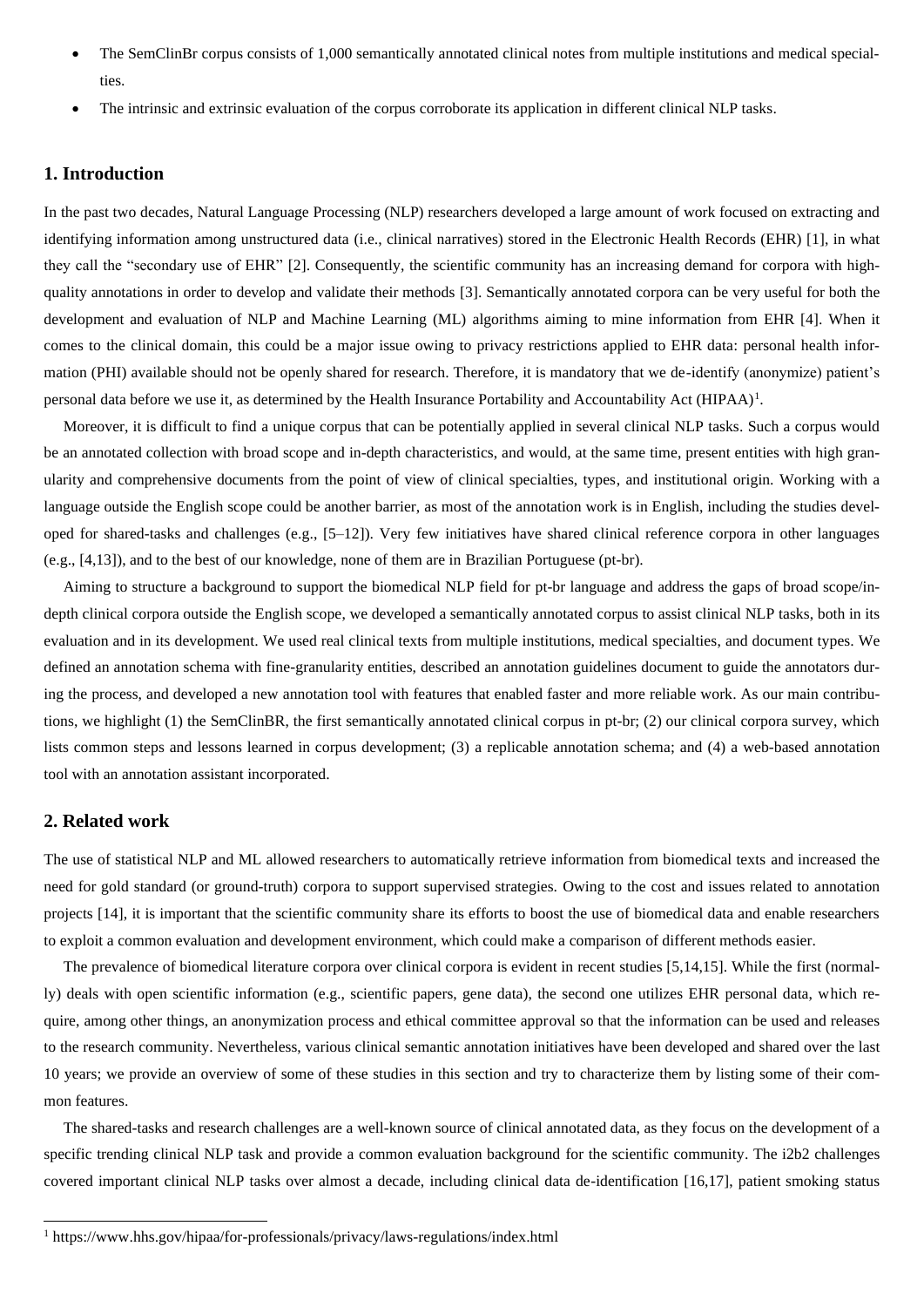detection [18], obesity and co-morbidities recognition [19], medication extraction [20], concepts/assertions/relation extraction [7], coreference resolution [21], temporal relation extraction [22], and heart disease risk factors identification [23]. Some of the corpora annotations are described in their own papers [12,24–26] and available to the research community on i2b2 webpage<sup>2</sup>. Another important initiative is the SemEval evaluation series, which focuses on general semantic analysis systems, not only in the biomedical/clinical domain. However, they already shared corpora for specific clinical tasks, such as the "Analysis of Clinical Text" task on SemEval-2014 [10] and SemEval-2015 [11], and the "Clinical TempEval" task on SemEval-2016 [27] and SemEval-2017 [28]. The ShARe/CLEF eHealth labs<sup>3</sup> shared a set of annotated clinical notes for two shared-tasks editions [8,29] and for three different NLP tasks, namely (1) named entity recognition (NER) and normalization of disorders, (2) normalization of acronyms and abbreviations, and (3) patient information retrieval.

 To provide a development and evaluation environment for clinical information extraction systems, the CLinical E-Science Framework (CLEF) project built a semantically annotated corpus of clinical texts [5]. The project labeled entities, relations, modifiers, coreference, and temporal information within the text using a CLEF project tagset. Although its large size (20,234 clinical documents), the corpus focused on patients with neoplasms only. In a recent study, Patel et al., (2018)[30] built a large clinical entity corpus, with 5,160 clinical documents from 40 different medical domains. They annotated a set of 11 semantic groups, which they mapped to the corresponding UMLS semantic types.

The THYME<sup>4</sup> (Temporal Histories of Your Medical Events) corpus [31] is another example of a gold standard produced by annotating clinical notes. The annotation process focused on event and relation annotation, especially with regard to temporal information. Finally, the MiPACQ corpus [32] features syntactic and semantic annotation of clinical narratives (127,606 tokens precisely). The semantic labeling followed the UMLS hierarchy of semantic groups [33] to avoid semantic type ambiguity.

What we have seen so far is a predominance of corpora built for the English language. We did not find any study focusing on clinical semantic annotation for pt-br. However, there is a non-shared corpus in European Portuguese, named the MedAlert Discharge Letters Representation Model (MDLRM) and developed by Ferreira et al. (2010)[34]. They annotated a set of entities (i.e., Condition, Anatomical Site, Evolution, Examination, Finding, Location, Therapeutic, DateTime, and Value) in 90 discharge summaries from a hospital in Portugal aiming to evaluate a NER task.

 Furthermore, there are some efforts dedicated to other languages, and we mention some of them below. For Spanish, experts annotated the IxaMed-GS corpus [13] with entities and relations associated with diseases and drugs, using an adaptation of the SNOMED-CT tagset. A notable 3-year-long work is the Medical Entity and Relation LIMSI annOtated Text corpus (MERLOT), which produced a corpus of 500 annotated clinical documents for the French language using an entity annotation scheme<sup>5</sup> partially derived from the UMLS Semantic Groups [4].

 A recent study focused on German nephrology reports to build a fine-grained annotated corpus, following a concept type organization similar to the UMLS semantic types/groups. The corpus consists of 118 discharge summaries and 1,607 short evolution notes [35]. Moreover, for the Swedish language, Skeppstedt et al. (2014)[36] annotated a set of highly relevant entities for building a patient overview (Disorder, Finding, Pharmaceutical Drug, and Body Structure) to train a NER algorithm previously applied to English clinical texts. Their corpus has 45,482 tokens in the training set and 25,370 tokens in the evaluation set.

To realize cohesive, reliable, unbiased, and fast annotations, most studies share the following common steps:

- double annotation  $\rightarrow$  to reduce bias and improve reliability
- guidelines/scheme definition  $\rightarrow$  to improve reliability and support annotators
- annotation agreement measures  $\rightarrow$  to ensure reliability
- use of an annotation tool  $\rightarrow$  to ease/speed up the annotation work
- annotation characterization (e.g., semantic types, relations) based on the desired task  $\rightarrow$  for better scope definition

<sup>2</sup> https://www.i2b2.org/NLP/DataSets/Main.php

<sup>3</sup> https://sites.google.com/site/shareclefehealth/

<sup>4</sup> https://clear.colorado.edu/TemporalWiki/index.php/Main\_Page

<sup>&</sup>lt;sup>5</sup> https://cabernet.limsi.fr/annotation\_guide\_for\_the\_merlot\_french\_clinical\_corpus-Sept2016.pdf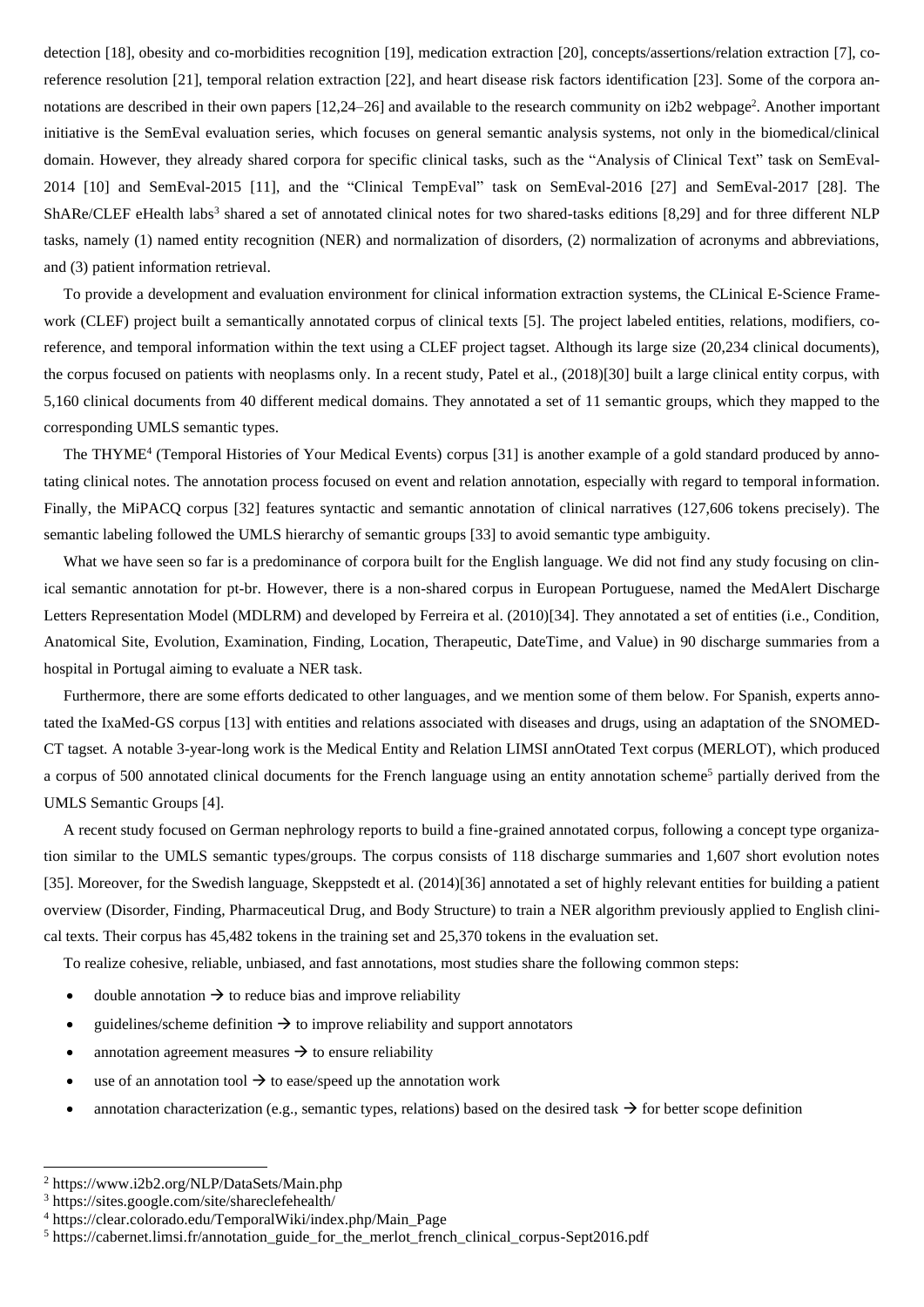On the other hand, mostly because of annotation costs, issues associated to a high generalization and specificity of the annotation, and difficulties in obtaining clinical data, none of the available corpora shares all the following characteristics together:

- documents from multiple institutions  $\rightarrow$  different writing and care styles
- multiple types of documents (e.g., discharge summaries, nursing notes)  $\rightarrow$  distinct care phases
- documents from various medical specialties (e.g., cardiology, nephrology)  $\rightarrow$  broader clinical view and care perspectives
- multiple medical conditions (e.g., diabetes, cardiovascular disease)  $\rightarrow$  larger dictionary of terms
- high granularity entity annotation (normally they grouped a few entity types)  $\rightarrow$  enables specific labeling
- shared a detailed annotation guideline  $\rightarrow$  allows replication
- a high number of clinical notes  $\rightarrow$  more representativity and ML training conditions
- outside English scope  $\rightarrow$  boost research field in other languages

 Although there is a lack of large multi-purpose corpora, it is also necessary to note the need for a heterogeneous clinical corpus for the scientific community. For example, Deleger et al. (2012)[37] argue that most of the clinical data de-identification systems were tested in corpora composed of a unique or small variety of document types (e.g., discharge summaries, nursing notes), when the ideal would be an evaluation using heterogeneous corpora. In addition, when defining the granularity of corpus annotation, one must remember the trade-off between granularity and reliability, as discussed by Crible and Degand (2017)[38], prioritizing each of these aspects according to the objectives of the annotation.

 Hovy and Lavid (2010)[39] refer to corpus annotation as "*adding interpretive information into a collection of texts,*" and describe seven main questions in a general annotation project:

- 1. Representative text selection
- 2. Concept/Theory instantiation (tagset definition + guidelines first draft)
- 3. Annotators selection and training (preliminary annotation + guidelines update)
- 4. Annotation procedure specification (definitive guidelines)
- 5. Annotation interface design (increase speed and avoid bias)
- 6. Evaluation measures definition (satisfactory agreement level in case of low agreement, returns to step  $2 if$  in good agreement, continue annotation, maintaining intermediate checks, improvements, etc.)
- 7. Annotation finalization and NLP/ML algorithm deployment

 Xia and Yetisgen-Yildiz (2012)[14] listed the challenges and strategies in clinical corpus annotation, and concluded that the medical training of the annotators is not enough on its own to ensure that high-quality annotations will be achieved; as a result, NLP researchers should get involved in the annotation process as early as possible. Moreover, compared to a typical annotation task, the use of physicians is much more expensive and difficult to schedule. Therefore, depending on the complexity/specialization of the clinical task, medical students might be an optimal alternative.

 The reliability of an annotated corpus is another important aspect to be aware of. Most of the work relies on the inter-annotator agreement (IAA) calculation as the main metric to assess reliability. There are different methods used to calculate the IAA. Artstein and Poesio (2008)[40] surveyed most of them (e.g., observed agreement, Krippendorff's alpha, Cohen's kappa), and discussed their use in multiple annotation tasks. As pointed out by many researchers [13,37,41,42], Cohen's kappa and other chance correction approaches (which are vastly used in classification tasks) are not the most appropriate measure for named entity annotation, because the probability of agreement by chance between annotators is nearly zero when one labels text spans. In addition to the method used to calculate the IAA, what value is considered good and represents a quality gold standard? Hovy and Lavid (2010)[39] state that the annotator manager needs to determine the acceptable IAA values based on its goals, and when it comes to using the corpus to train ML algorithms, one should aim to have enough data with realistic agreement values considering the desirable task.

 In the medical area, a well-known and accepted convention for IAA "strength" values is the one proposed by Landis and Koch  $(1977)[43]$ , in which  $0.41<=IAA<-0.60$  is moderate,  $0.61<=IAA<-0.80$  is substantial, and  $IAA>=0.81$  is almost perfect.

Artstein and Poesio[40] claim that the adequate level of agreement for specific purposes is obscure, because different levels of agreement may be good for one purpose and bad for another. They discussed Reidsma and Carletta's (2008) work[44], in which the authors approach the reliability thresholds used in Computational Linguistics (CL), where IAA  $\geq 0.8$  is considered to be good and  $0.8 > IAA$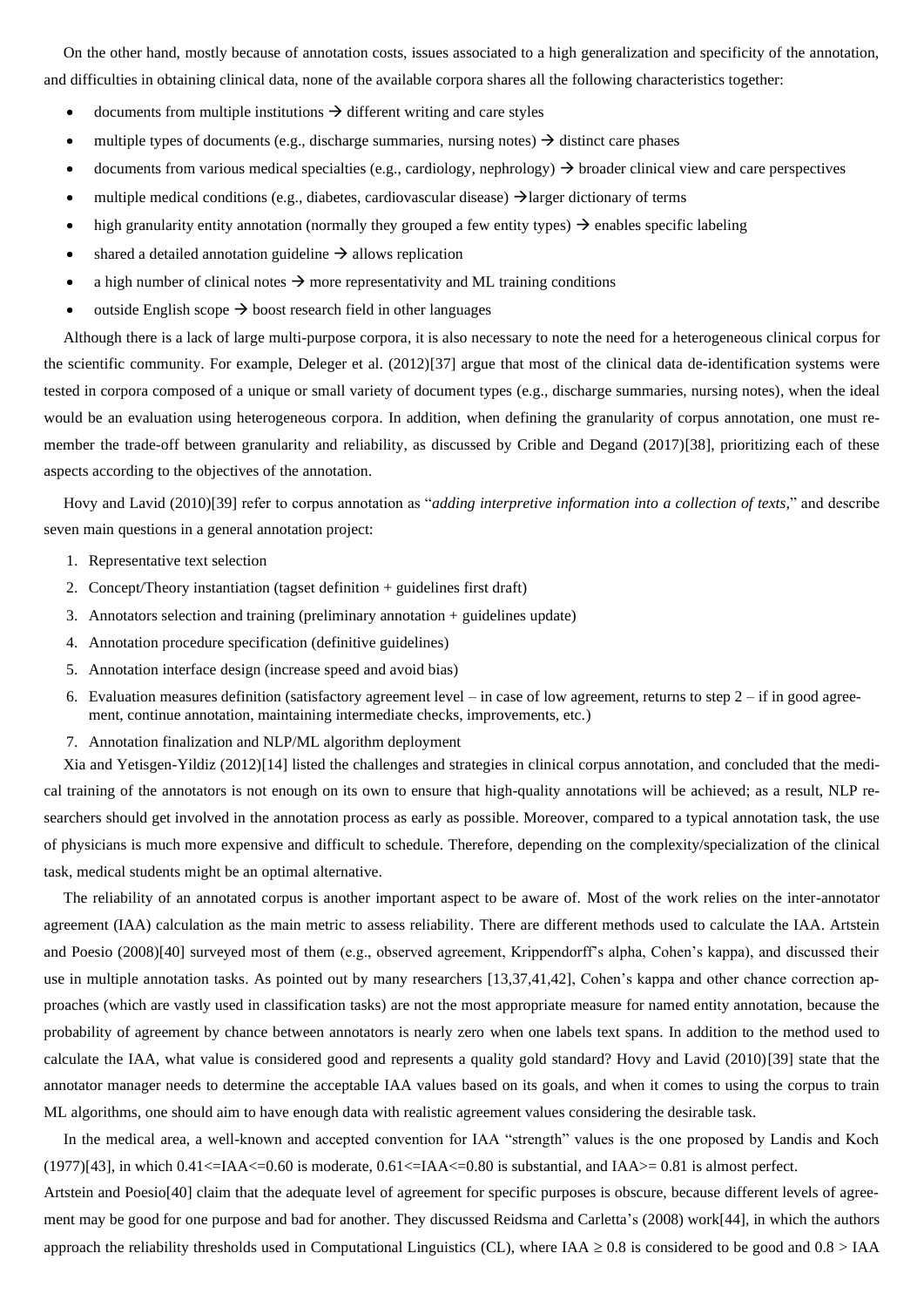> 0.67 is tolerable. The authors also demonstrate that ML algorithms can tolerate data with low-reliability values, and sometimes, 0.8 reliability measures are not synonymous with good performance. In other words, agreement metrics are weak predictors of ML performance. This agrees to an extent with the discourse in Roberts et al. (2009)[5], who stated, *"The IAAs between double annotators that are given do not therefore provide an upper bound on system performance, but an indication of how hard a recognition task is."*

## **3. Data preparation**

Our data are obtained from two different data sources: (1) a corpus of 2,094,929 entries from a group of hospitals in Brazil made in the period between 2013 and 2018, and (2) a corpus originating from a University Hospital based on entries made in the period between 2002 and 2007, which counts with 5.617 entries. In the first dataset, each entry has structured data (e.g., gender, medical specialty, entry date) and unstructured data in a free-text format, representing sections of a clinical narrative (e.g., disease history, family history, and main complaint). The data were obtained from the records of approximately 553,952 patients.

 Besides the multi-institutional aspect of the corpus, it covers various medical specialties (e.g., cardiology, nephrology, and endocrinology) and clinical narrative types (e.g., discharge summaries, nursing notes, admission notes, and ambulatory notes).

The second dataset has only one document type (i.e., discharge summaries) and comes from the Cardiology Service Center exclusively. The data configuration has structured data (i.e., gender, birth date, begin date, end date, and icd-10 code) and just one free-text data field, concerning the discharge summary. The texts from both datasets have some already known characteristics related to clinical narratives in general [45], such as uncertainty, redundancy (often due to copy and paste), high use of acronyms and medical jargon, misspellings, fragmented sentences, punctuation issues, and incorrect lower and uppercasing. Some text examples are presented in Table 1. The de-identification process is described in the "annotation tool" section.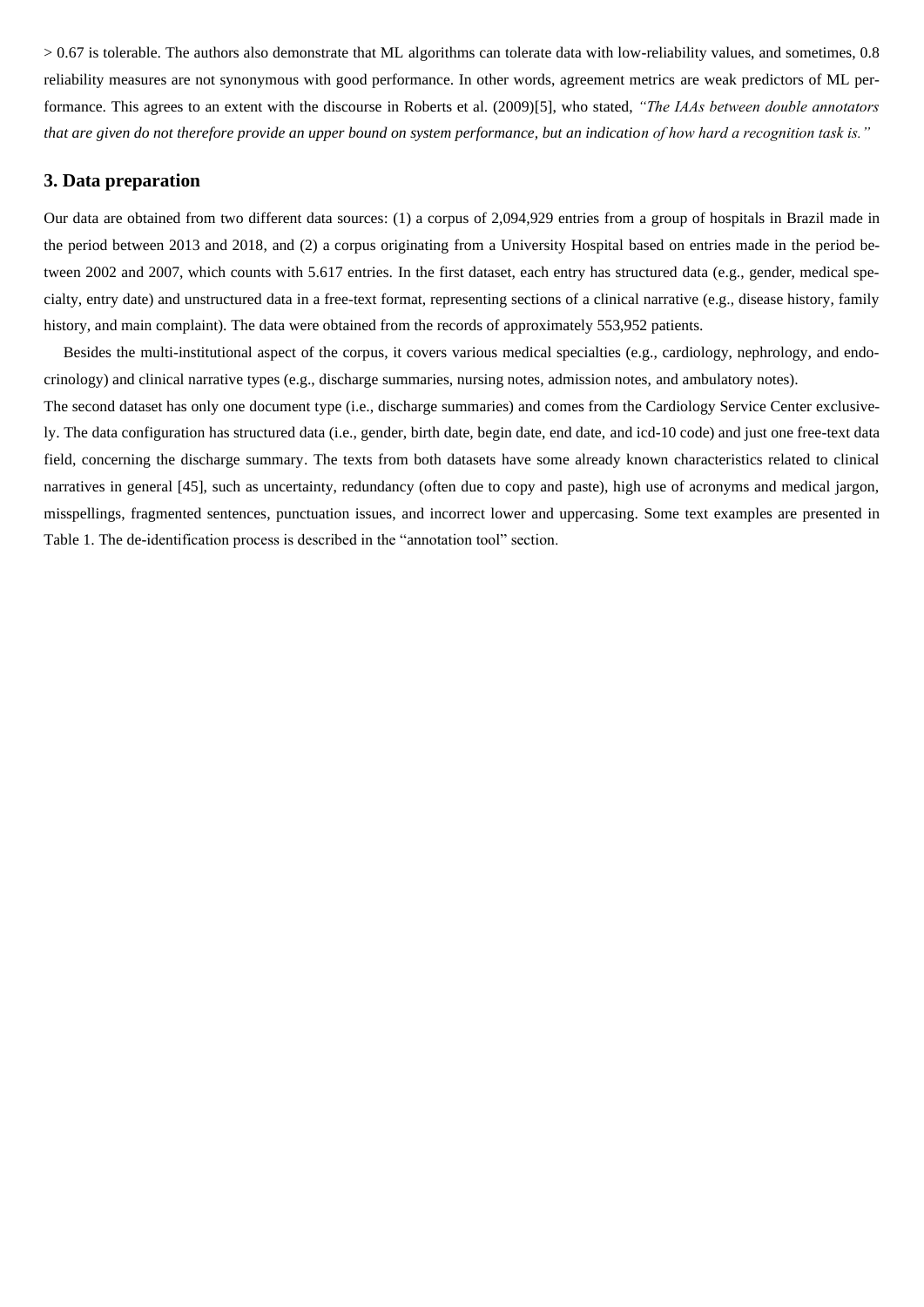| <b>Type/Specialty</b> | Original narrative                                                                                                                            | <b>Translated narrative</b>                                                                                                                         |
|-----------------------|-----------------------------------------------------------------------------------------------------------------------------------------------|-----------------------------------------------------------------------------------------------------------------------------------------------------|
|                       | PACIENTE DIABÉTICA, HIPERTENSA, CARDIOPATIA ISQ. COM                                                                                          | <b>DIABETIC</b><br>PATIENT,<br><b>ISCHEMICAL</b><br>HYPERTENSE,                                                                                     |
|                       | IMPLANTE DE STENT EM DAE EM JUL/03 INTERNOU COM                                                                                               | CARDIOPATHY. WITH STENT IMPLANT IN LAD IN                                                                                                           |
|                       | QUADRO DE ANGINA INSTÁVEL. TRANSFERIDA PARA O                                                                                                 | JUL / 03 HOSPITALIZED WITH SYMPTOMS OF UNSTABLE                                                                                                     |
|                       | SERV DE HEMODINÂMICA, REALIZOU CAT<br><b>SENDO</b>                                                                                            | ANGINA. TRANSFERRED TO THE SERVICE OF                                                                                                               |
|                       | SUBMETIDA A ACTP EM LESÃO DE ÓSTIO DA SEGUNDA                                                                                                 | HEMODYNAMIC, PERFORMED CATHETERISM, SUBMITTED                                                                                                       |
|                       | DIAGONAL. PROCEDIMENTO REALIZADO COM SUCESSO                                                                                                  | TO PCTA IN THE SECOND DIAGONAL INJURY.                                                                                                              |
|                       | ANGIOGRÁFICO. RECEBE ALTA ASSINTOMÁTICA. Paciente ex-                                                                                         | PROCEDURE PERFORMED WITH ANGIOGRAPHIC SUCCESS.                                                                                                      |
|                       | tabagista, vem à emergência com quadro de dispnéia progressiva, ortop-                                                                        | ASYMPTOMATIC HOSPITAL DISCHARGE.                                                                                                                    |
|                       | néia, dispnéia paroxística noturna, edema de membros inferiores, tur-                                                                         | Ex-smoker patient comes to the emergency room with progressive                                                                                      |
|                       | gência jugular. Diagnóstico de insuficiência cardíaca, com classe funci-                                                                      | dyspnea, orthopnea, paroxysmal nocturnal dyspnea, lower limb edema,                                                                                 |
|                       | onal IV (NYHA) na chegada. Sem história de dor torácica. ECG da                                                                               | and jugular turgence. Heart failure diagnosis, with functional class IV                                                                             |
|                       | chegada sem alterações. Marcadores de necrose miocárdica normais.                                                                             | (NYHA) upon arrival. No history of chest pain. ECG on arrival without                                                                               |
|                       | Manejado para insuficiência cardíaca com boa resposta clínica. Ecocar-                                                                        | change. Normal myocardial necrosis markers. Managed for heart failure                                                                               |
|                       | diograma demonstrando dilatação de cavidades ( $AE = 5,3$ cm, $DDVE =$                                                                        | with good clinical response. Echocardiogram showing cavity dilatation                                                                               |
|                       | 7,0, DSVE = 5,8), disfunção sistólica (FEVE = $35\%$ ) por hipocinesia                                                                        | $(LA = 5.3$ cm, $LVDD = 7.0$ , $LVSD = 5.8$ ), systolic dysfunction (LVEF                                                                           |
|                       | difusa, septo e parede posterior de 0,9 cm, insuficiência mitral e tricús-                                                                    | $=$ 35%) due to diffuse hypokinesia, a 0.9 cm septum and posterior wall,                                                                            |
|                       | pide leves e $PSAP = 52$ mmHg. Realizado investigação etiológica com                                                                          | mild mitral and tricuspid regurgitation, and $APSP = 52$ mmHg. Etiolog-                                                                             |
| <b>Discharge</b>      | sorologia negativa para Chagas, cintilografia demonstrando necrose                                                                            | ical investigation with Chagas negative serology, scintigraphy showing                                                                              |
| summary               | apical, sem condições de discriminar isquemia. Optado então pela reali-                                                                       | apical necrosis, unable to discriminate ischemia. Then opted for cathe-                                                                             |
| Cardiology            | zação de cateterismo cardíaco, que revelou artéria circunflexa dominan-                                                                       | terization which revealed a dominant circumflex artery free of signifi-                                                                             |
|                       | te e livre de lesões significativas; artéria coronária direita livre com                                                                      | cant lesions; free right coronary artery with signs of atherosclerosis but                                                                          |
|                       | sinais de aterosclerose, mas sem lesões significativas; artéria descenden-                                                                    | no significant lesions; small anterior descending artery with a lesion of                                                                           |
|                       | te anterior de pequeno calibre, com lesão de cerca de 60% no terço                                                                            | about 60% in the proximal third and critical injury in the middle third.                                                                            |
|                       | proximal e lesão crítica no terço médio. Após revisão do filme, obser-                                                                        | After review of the film, it was observed that it was a difficult percuta-                                                                          |
|                       | vou-se tratar de lesão de difícil manejo percutâneo, devido à sua exten-                                                                      | neous management injury owing to its extension and the small caliber of                                                                             |
|                       | são e ao pequeno calibre da artéria descrita. Após discussão do caso,                                                                         | the described artery. After discussion of the case, we opted for clinical                                                                           |
|                       | optou-se por manejo clínico devido ao fato do paciente não apresentar                                                                         | management because the patient did not have angina, successfully re-                                                                                |
|                       | angina, ter respondido com sucesso à terapêutica instituída e não apre-                                                                       | sponded to the therapy instituted, and did not present clear evidence of                                                                            |
|                       | sentar evidência clara de benefício atual com procedimento de revascu-                                                                        | being benefitted by the revascularization procedure. The impression that                                                                            |
|                       | larização. Impressão de que a lesão em DAE não explicaria a hipocine-                                                                         | the lesion in LAD would not explain the diffuse hypokinesia presented                                                                               |
|                       | sia difusa apresentada pelo paciente, devendo ser portanto doença ate-                                                                        | by the patient; therefore, atherosclerotic disease coexisting in a heart                                                                            |
|                       | rosclerótica coexistindo em um coração com miocardiopatia dilatada.                                                                           | with dilated cardiomyopathy. Accomplished yet spirometry that showed                                                                                |
|                       | Realizado ainda espirometria que evidenciou distúrbio obstrutivo mode-<br>rado. DCE estimada em 57 ml/min. Paciente recebe alta em bom estado | moderate obstructive disorder. DCE estimated at 57 ml / min. Patient is<br>discharged in good general condition, afebrile, eupneic condition, opti- |
|                       | geral, afebril, eupnéico, em otimização do tratamento para ICC (já em                                                                         | mizing treatment for CHF (already using beta-blocker, ACEI and spiro-                                                                               |
|                       | uso de betabloqueador, IECA e espironolactona), com plano de ajustes                                                                          | nolactone), with outpatient dose adjustment plan. OBS: weight in the                                                                                |
|                       | de doses a nível ambulatorial. OBS: peso na alta: 76 Kg.                                                                                      | high: $76$ Kg                                                                                                                                       |
|                       | NEFROPATIA DIABETICA EM TTO CONSERVADOR                                                                                                       | DIABETIC NEPHROPATHY IN CONSERVATIVE TREATMENT                                                                                                      |
|                       | CANDIDATA A TX RENAL PREEMPTIVO                                                                                                               | Preemptive Kidney Transplant Candidate                                                                                                              |
|                       | LIBERADA PELA URO E ANESTESIO                                                                                                                 | RELEASED BY UROLOGY AND ANESTHESIOLOGY                                                                                                              |
|                       | CANDIDATA A TX RENAL PREEMPTIVO                                                                                                               | Preemptive Kidney Transplant Candidate                                                                                                              |
|                       | ASSINTOMÁTICA, EXCETO PELOS SINAIS E SINTOMAS                                                                                                 | ASYMPTOMATIC, EXCEPT FOR SIGNS AND SYMPTOMS                                                                                                         |
|                       | ASSOCIADOS A NEUROPATIA PERIFERICA ( DIABETICA /                                                                                              | ASSOCIATED WITH PERIPHERAL NEUROPATHY (DIABETIC /                                                                                                   |
| Ambulatory            | <b>UREMIA</b> )                                                                                                                               | UREMIA)                                                                                                                                             |
| note                  | <b>SEM SINTOMAS URINARIOS</b>                                                                                                                 | NO URINARY SYMPTOMS                                                                                                                                 |
| Nephrology            | AO EXAME PA 150/100 P 108 T 36 DIURESE FRR NORMAL                                                                                             | ON EXAMINATION BP 150/100 HR 108 T 36 DIURESE RR                                                                                                    |
|                       | HIPOCORADA +                                                                                                                                  | <b>NORMAL</b>                                                                                                                                       |
|                       | <b>CPP LIVRES</b>                                                                                                                             | PALLOR +                                                                                                                                            |
|                       | PC RITMO REGULAR, TAQUICARDICO                                                                                                                | <b>FREE LF</b>                                                                                                                                      |
|                       | ABD RHA+, PLANO, FLÁCIDO, CIC CX CST                                                                                                          | CS REGULAR Rhythm, Tachycardic                                                                                                                      |
|                       | MMII PULSOS PRESENTES E SIMETRICOS                                                                                                            | ABDOMEN RHA +, FLAT, FLAT, CIC CX CST                                                                                                               |
|                       |                                                                                                                                               | LLLL PRESENT AND SYMMETRICAL PULSES                                                                                                                 |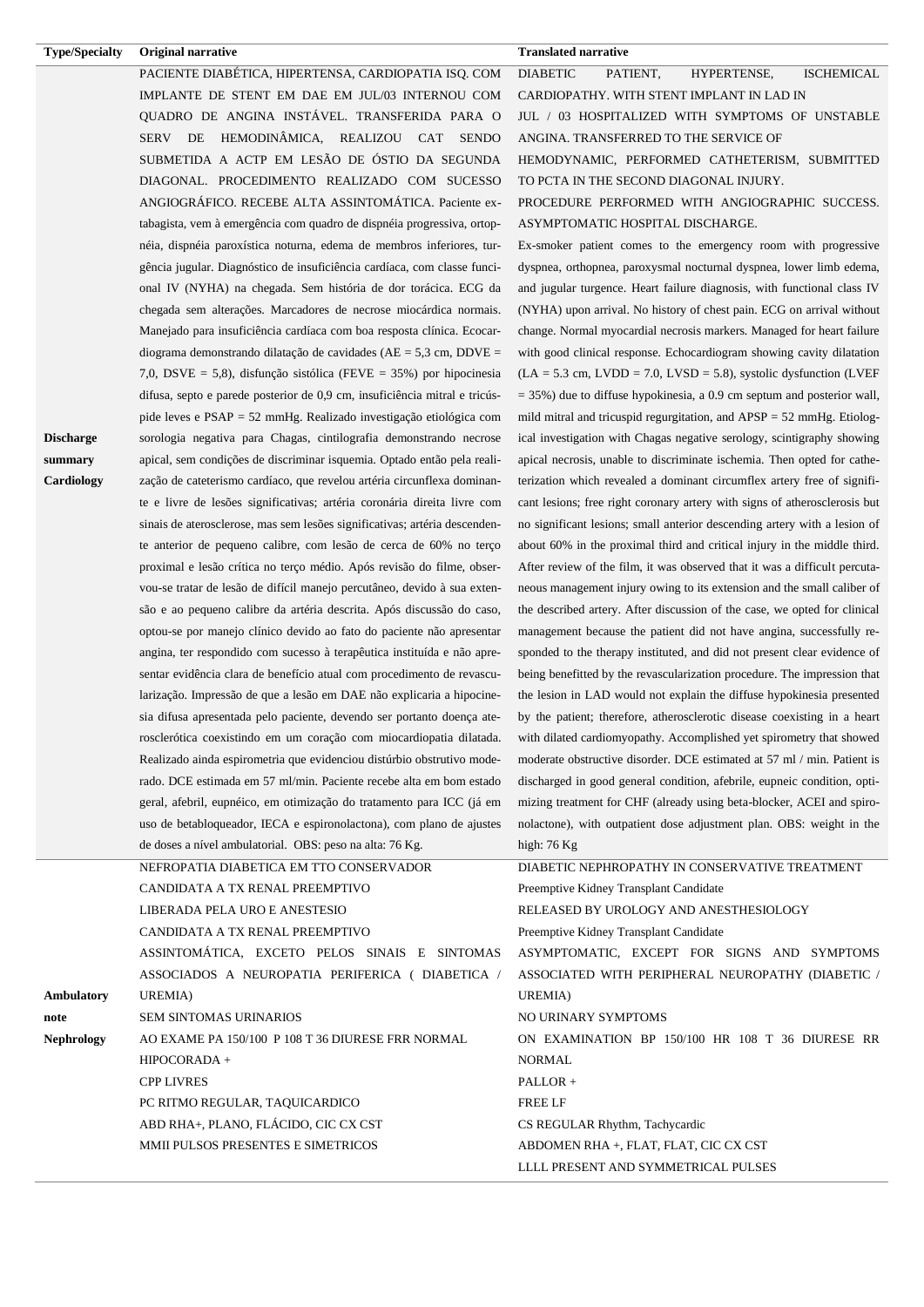|              | Pote com RNM de crânio agendada para hoje às 23:00h. Por volta das     |
|--------------|------------------------------------------------------------------------|
|              | 21:00h pcte apresentou quadro de confusão mental, seguida de crise     |
|              | convulsiva generalizada, prontamente atendido na sala de poli, com     |
|              | $MCC$ + oximetria digital de pulso + PNI contínuos. Instalado O2,      |
|              | medicado CPM e mantido em observação no leito. Hidantalizado pela      |
| Nursing note | R1 Vital Brasil da neurocirurgia, procedimento realizado sem intercor- |
| Not defined  | rências. Pete bastante sonolento, mantido em sala de poli e suspenso   |
|              | RNM por hora. Diurese espontânea, com controle através de uropen.      |
|              | SSVV às 05:45h PA = $133/74$ mmhg, FC = 114bpm, SpO2 = $93\%$ .        |
|              | Conforme orientação da neurocirurgia, mantém observação na sala de     |
|              | poli sob cuidados intensivos de enfermagem.<br><b>CHOOUE NAO</b>       |
|              | <b>ESPECIFICADO</b>                                                    |

Patient Skull MRI scheduled today at 23:00. At around 21:00, the patient presented with mental confusion, followed by generalized seizure, promptly treated in the multiple trauma room, with MCC + digital pulse oximetry + continuous NIBP. Installed O2, medicated as prescribed and kept under observation in bed. Hidrantalized by R1 Vital Brasil of neurosurgery, procedure performed without complications. Very sleepy patient kept in emergency room and suspended MRI for hour. Spontaneous diuresis, with uropen control. VVSS at 05:45 h BP = 133 / 74 mmhg,  $HR = 114$  bpm,  $PsO2 = 93\%$ . As directed by neurosurgery, maintains observation in the emergency room under intensive nursing care. SHOCK NOT SPECIFIED

#### **Table 1. Samples of different types of clinical narratives from our corpus.**

#### **3.1 Document selection**

The original and main focus of the intended semantic annotation was two-fold: (i) to support the development of a NER algorithm to be used in a summarization method and (ii) to evaluate a semantic search algorithm, both focusing on cardiology and nephrology specialties. Thus, we selected almost 500 clinical notes from both medical specialties (including two patients' complete longitudinal records). Owing to the lack of corpora for pt-br, we decided to increase the scope of study to support other bio-NLP tasks and medical specialties. We randomly selected documents from other medical areas to complete 1,000 clinical narratives, assuming that the data are satisfactorily consistent and representative to train an ML model. Table 2 shows the number of documents per specialty. The average character token size was ~148 and the average sentence size was approximately 10 tokens.

| <b>Specialty</b>         | <b>Number</b> |
|--------------------------|---------------|
| Cardiology               | 260           |
| <b>Nephrology</b>        | 157           |
| Orthopedy                | 126           |
| Not defined              | 122           |
| <b>Surgery (general)</b> | 61            |
| <b>Neurology</b>         | 45            |
| <b>Neurosurgery</b>      | 32            |
| <b>Dermatology</b>       | 23            |
| Ophthalmology            | 22            |
| <b>Endocrinology</b>     | 19            |
| Gastroenterology         | 16            |
| Otolaryngology           | 14            |
| Pneumology               | 11            |
| Others                   | 92            |

**Table 2**. Medical specialties frequency table

Note that several documents are assigned as "Not defined," because this is one of the majority classes in the corpus we received. Nevertheless, by looking at these documents, we can conclude that these patients are (a) under the care of multiple medical specialties (e.g., patient with multiple trauma, in ICU) or (b) in the middle of a diagnostic investigation. Moreover, we grouped the specialties with less than 10 documents as "Others" (e.g., urology, oncology, gynecology, rheumatology, proctology).

#### **3.2 Text organization**

In Table 3, we present the available data in each entry of the database (concerning our first and main data source). To have a unique text file per entry, we concatenated all free-text fields into a single text document to be annotated.

 Besides the already known issues in clinical text, our database has other issues. The medical staff is supposed to write the patient's clinical note in all the free-text fields. The EHR application has one textbox for each field, and these sections serve as the clinical narrative sections. However, as most of the clinicians enter all the text in the history-of-disease field only, with the others remaining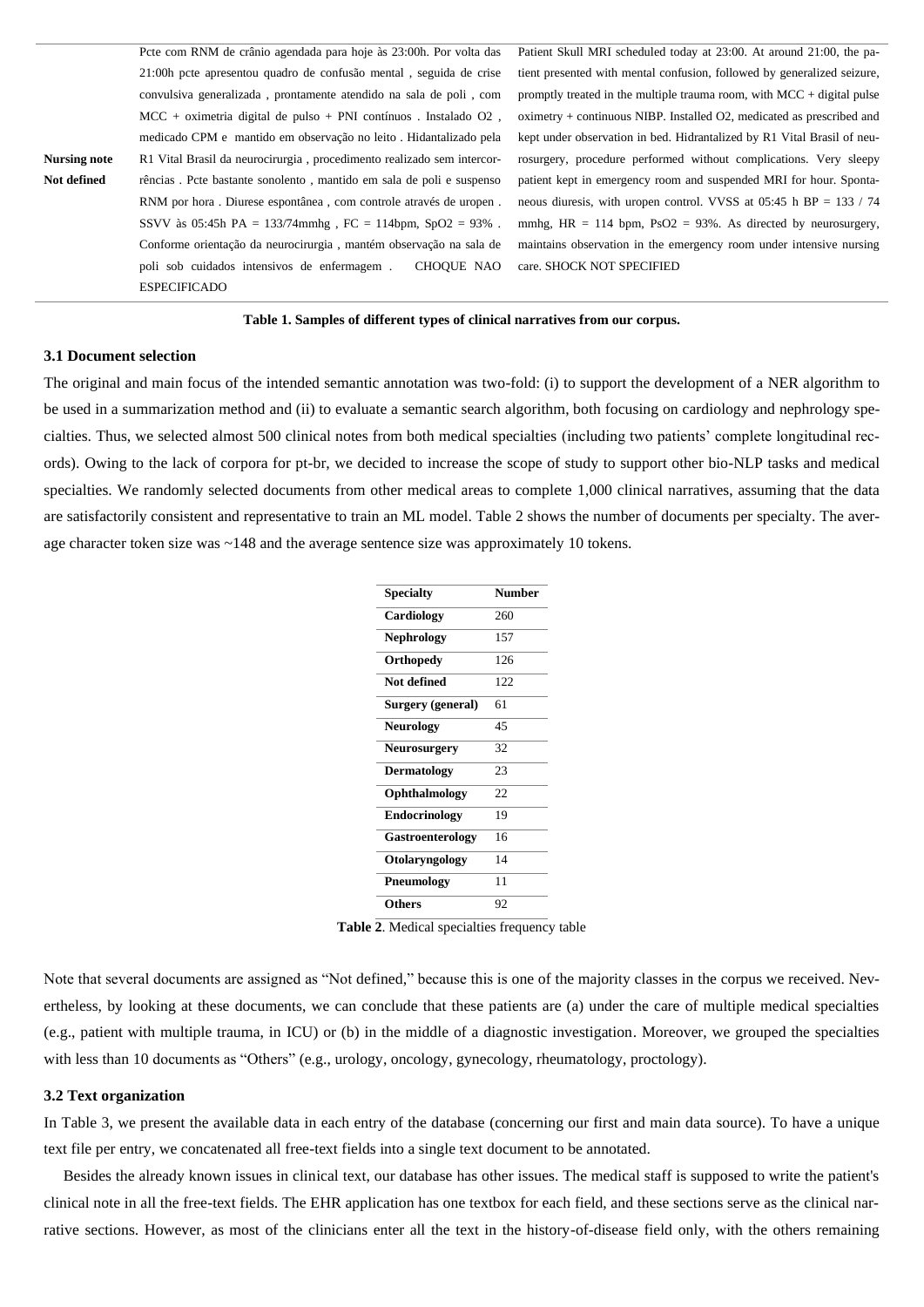empty, making it difficult to search for specific information in the narrative (e.g., look for family history). Additionally, some text is written completely in upper case letters and interfering directly in some text processing, such as finding abbreviations and identifying proper nouns.

| <b>Field</b>              | Data type |
|---------------------------|-----------|
| occurrence-id             | Number    |
| patient-id                | Number    |
| gender                    | Text      |
| birth-date                | Date      |
| inclusion-date            | Date      |
| discharge-date            | Date      |
| discharge-type            | Text      |
| discharge-reason          | Text      |
| icd-10                    | Text      |
| medical-specialty         | Text      |
| care-reason               | Text      |
| main-complaint            | Free-Text |
| history-of-disease        | Free-Text |
| past-history              | Free-Text |
| family-history            | Free-Text |
| physical-examination      | Free-Text |
| main-diagnosis-hypothesis | Free-Text |
| initial-plan              | Free-Text |
| observations              | Free-Text |
|                           |           |

**Table 3.** Database entry data configuration

## **4. Annotation schema**

In this section, we describe the entire annotation schema, including the conception and evolution of the annotation guidelines, the development of a tool to support and improve the annotation workflow, and finally an overview of the annotation process and its experimental setup. The steps that were followed consider the lessons learned from other similar annotation projects reviewed in section 2.

#### **4.1 Annotation guidelines**

To ensure the quality of a gold standard, it is crucial to maintain the homogeneity of annotation during the entire process. To provide guidance to annotators and answer their possible questions, we defined a set of guidelines, in which we explained, in detail, how to annotate each type of concept and showed examples of what should be annotated and what should not.

 The first step was to define which information we wanted to annotate within the text. Regarding the clinical concepts, we opted to use the UMLS semantic types<sup>6</sup> (STY) as our annotation tags (e.g., "Body Location or Region," "Clinical Attribute," "Diagnostic Procedure," "Disease or Syndrome," "Finding," "Laboratory or Test Result," "Sign or Symptom," and "Therapeutic or Preventive Procedure"). Table 4 presents some of the most used STYs with examples.

 We decided to use the UMLS STYs because we needed a high granularity annotation, as we wanted a ground-truth to evaluate a semantic search algorithm that labels entities using the STYs (more than a hundred types). We assumed the risk of agreement loss (owing to the reliability and granularity trade-off discussed in section 2), but, at the same time, with greater coverage of the concepts in the corpus, the gold standard could be utilized in a higher number of bio-NLP tasks. Even when the task has a low granularity approach, it is possible to export the actual annotations to their corresponding UMLS semantic groups<sup>7</sup> (SGR). The second reason for our use of the UMLS STYs relies on the UMLS Metathesaurus resource, which can serve as an important guide to annotators, as they can search for a specific concept to make sure of the STY they are annotating.

 $6$  https://www.nlm.nih.gov/research/umls/META3 current semantic types.html

<sup>7</sup> https://metamap.nlm.nih.gov/SemanticTypesAndGroups.shtml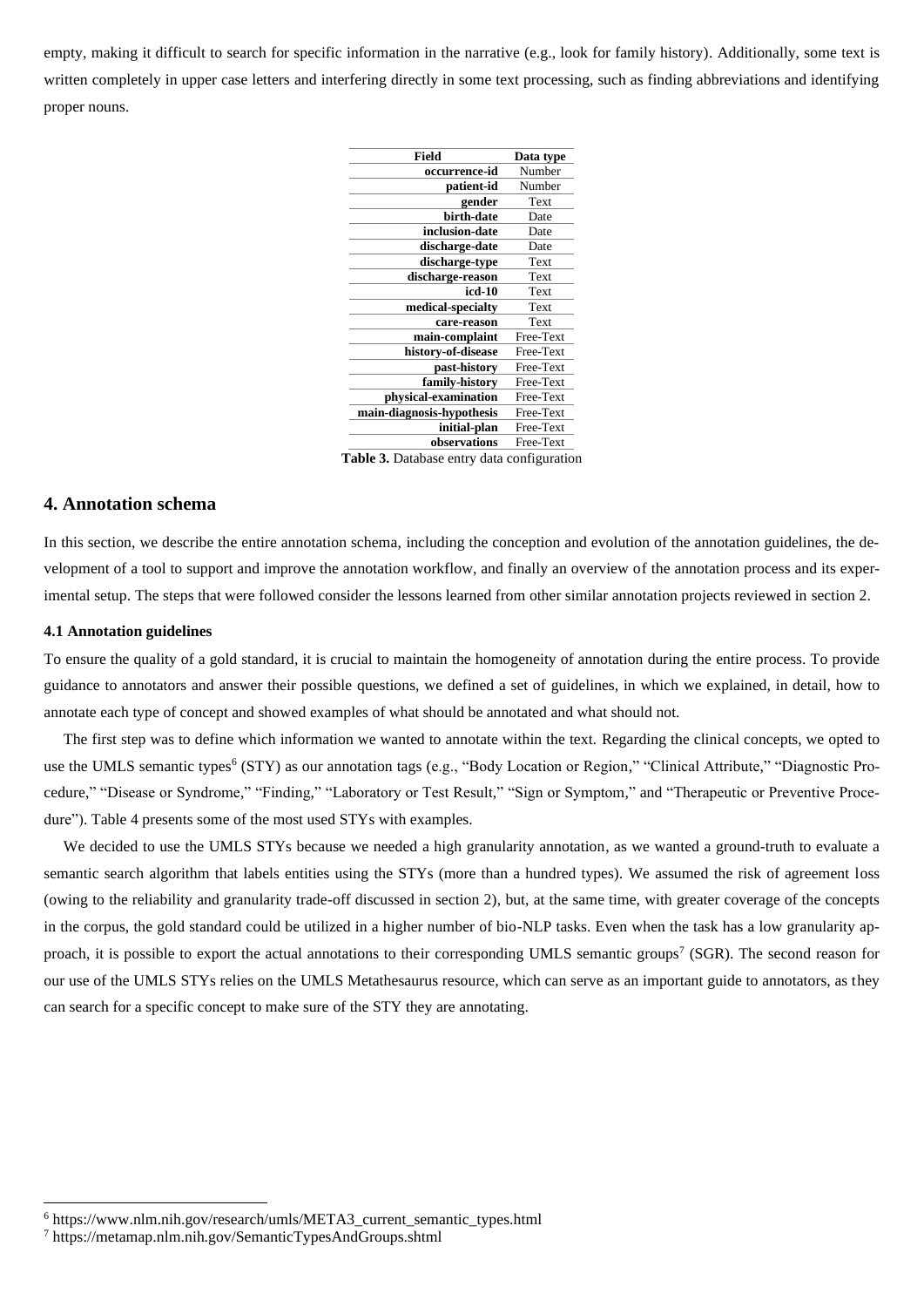| <b>SGR</b>       | <b>STY</b>                  | <b>Original examples</b>                       | <b>Translated examples</b>                      |
|------------------|-----------------------------|------------------------------------------------|-------------------------------------------------|
| Anatomy          | Body Location or            | MEIA TALA GESSADA EM MIE                       | Half-length plaster cast in LLL                 |
|                  | Region                      | apresenta edema em região craniana             | presents edema in the cranial region            |
|                  |                             | ABDÔMEN PLANO E FLÁCIDO                        | FLAT AND FLACID ABDOMEN                         |
| Anatomy          | Body Part, Organ, or        | acesso venoso central em jugular D             | right jugular central venous access             |
|                  | Organ Component             | ACESSO VENOSO PERIFERICO EM                    | RIGHT ARM PERIPHERAL VENOSOUS                   |
|                  |                             | <b>BRAÇO DIREITO</b>                           | <b>ACCESS</b>                                   |
| Chemicals &      | Organic Chemical            | Fez uso de atenolol por 3 anos                 | used atenolol for 3 years                       |
|                  |                             | cefaléia em regiao parietal bilateral que me-  | headache in bilateral parietal region im-       |
| Drugs            |                             | lhora com dipirona                             | proved with dipyrone                            |
| Chemicals &      | Pharmacologic Sub-          | asmatica em uso de salbutamol e budesonida     | asthmatic person using salbutamol and           |
| Drugs            | stance                      |                                                | budesonide                                      |
| Concepts<br>$\&$ | <b>Temporal Concept</b>     | POI DE LAVAGEM + CURETA DE                     | WASHING $IP + NECROTIC$ TISSUE                  |
| Ideas            |                             | <b>TECIDO NECRÓTICO</b>                        | <b>CURETAGE</b>                                 |
|                  |                             | Paciente em Pré-operatório de FX fêmur         | Preoperative patient of femur fracture          |
| Devices          | Drug Delivery De-           | cloreto de potassio a 42 ml/h em bomba de      | potassium chloride at 42 ml/h in infusion       |
|                  | vice                        | infusão                                        | pump                                            |
| Devices          | <b>Medical Device</b>       | AVP em MSE com soroterapia em curso            | PVA in LUL with ongoing serotherapy             |
|                  |                             | SVD com diurese efetiva                        |                                                 |
|                  |                             |                                                | DBP with effective diuresis                     |
| Disorders        | Disease or Syn-             | REFERE HIPERTENSÃO E DIABETES                  | REFERS HYPERTENSION AND                         |
|                  | drome                       | EM USO DE INSULINA.                            | DIABETES IN INSULIN USE                         |
|                  |                             | SINDROME DE GUILLAIN BARRE.                    | <b>GUILLAIN BARRE SYNDROME</b>                  |
| Disorders        | Finding                     | RETORNOU DO CC LÚCIDO,                         | RETURNED LUCID FROM SC                          |
|                  |                             | ORIENTADO, COMUNICATIVO                        | CONSCIOUS, COMMUNICATIVE                        |
|                  |                             | consciente, comunicativo, pupilas isocóricas   | conscious, communicative, photoreagent          |
|                  |                             | fotoreagentes                                  | isochoric pupils                                |
| Disorders        | <b>Injury or Poisoning</b>  | TRAUMA CRÂNIOCERVICAL APÓS                     | <b>SKULL-CERVICAL TRAUMA AFTER</b>              |
|                  |                             | <b>QUEDA</b>                                   | <b>FALL</b>                                     |
|                  |                             | FRATURAS MULTIPLAS DA COLUNA                   | <b>MULTIPLE FRACTURES IN THORACIC</b>           |
|                  |                             | TORACICA.                                      | <b>COLUMN</b>                                   |
| Disorders        | Sign or Symptom             | relata cefaléia                                | reports headache                                |
|                  |                             | SINAIS VITAIS ESTAVÉIS, REFERE                 | STABLE VITAL SIGNS, REFERS PAIN                 |
|                  |                             | <b>ALGIA</b>                                   |                                                 |
| Living<br>Be-    | Patient or Disabled         | paciente nega queixas, nega dor, dispnéia.     | patient denies complaints, denies pain, dysp-   |
| ings             | Group                       |                                                | nea.                                            |
|                  |                             | Pete com cultura de Secreção Tibial            | Ptt with Tibial Secretion culture               |
| Living<br>Be-    | Professional or Oc-         | Orientada a equipe de enfermagem que o         | Advised nursing staff that the patient is fast- |
| ings             | cupational Group            | mesmo esta em jejum                            | $\frac{1}{2}$ ing                               |
|                  |                             | segundo a farmacêutica e o médico              | according to the pharmacist and the doctor      |
| Organizations    | Health Care Related         | CONFORME ROTINA DA UTI                         | AS ICU ROUTINE                                  |
|                  | Organization                | RETORNOU DO CC ÀS 14:30HRS                     | RETURNED FROM SC AT 2:30pm                      |
| Phenomena        | Laboratory or Test          | Glicose 335; LDH 223;                          | Glucose 335; LDH 223;                           |
|                  | Result                      | Teste rápido para HIV negativo                 | <b>HIV</b> negative rapid test                  |
| Physiology       | Clinical Attribute          | $PA = 130/70$                                  | $BP = 130/70$                                   |
|                  |                             | PESO 67,4                                      | WEIGHT 67.4                                     |
| Procedures       | Diagnostic Proce-           | AUSCULTA PULMONAR; MV +,                       | PULMONARY AUSCULTATION; VM +,                   |
|                  | dure                        | RONCOS DIFUSOS EM BASES                        | DIFFUSED WHEEZES IN BASES                       |
|                  |                             | Monitorização cardíaca contínua, PAM e         | Continuous cardiac monitoring, MAP, and         |
| Procedures       |                             | oximetria digital.                             | digital oximetry.                               |
|                  | <b>Health Care Activity</b> | EM ACOMPANHAMENTO NA<br><b>ENDOCRINO DO HC</b> | FOLLOW-UP ON ENDOCRINOLOGY AT<br>HC             |
|                  |                             | Internamento em janeiro por taquicardia atri-  | Admission in January for aberrant atrial        |
|                  |                             | al com aberrância                              | tachycardia                                     |
| Procedures       | Therapeutic or Pre-         | SVD COM 100 ML DEBITO SEM                      | DC WITH 100 ML DEBIT WITHOUT                    |
|                  | ventive Procedure           | <b>GRUMOS</b>                                  | <b>GROUNDS</b>                                  |
|                  |                             | <b>IRC EM DIALISE</b>                          | CRF IN DIALYSIS                                 |
| N/A              | Abbreviation                | CONFORME ROTINA DA UTI[Unidade de              | AS ICU[Intensive Care Unit] ROUTINE             |
|                  |                             | Terapia Intensiva]                             |                                                 |
|                  |                             | MEIA TALA GESSADA EM MIE[Membro                | Half-length plaster cast in LLL [Lower left     |
|                  |                             | inferior esquerdo]                             | $limb$ ]                                        |
| N/A              | Negation                    | Paciente eupnéico e afebril                    | Eupneic and feverless patient                   |
|                  |                             | Paciente nega algia                            | Patient denies pain                             |
|                  |                             | <b>SEM IRRADIACAO</b>                          | <b>NO IRRADIATION</b>                           |
|                  |                             |                                                |                                                 |

**Table 4.** Text samples containing the most used STYs. The underlined passages indicate the annotated concepts.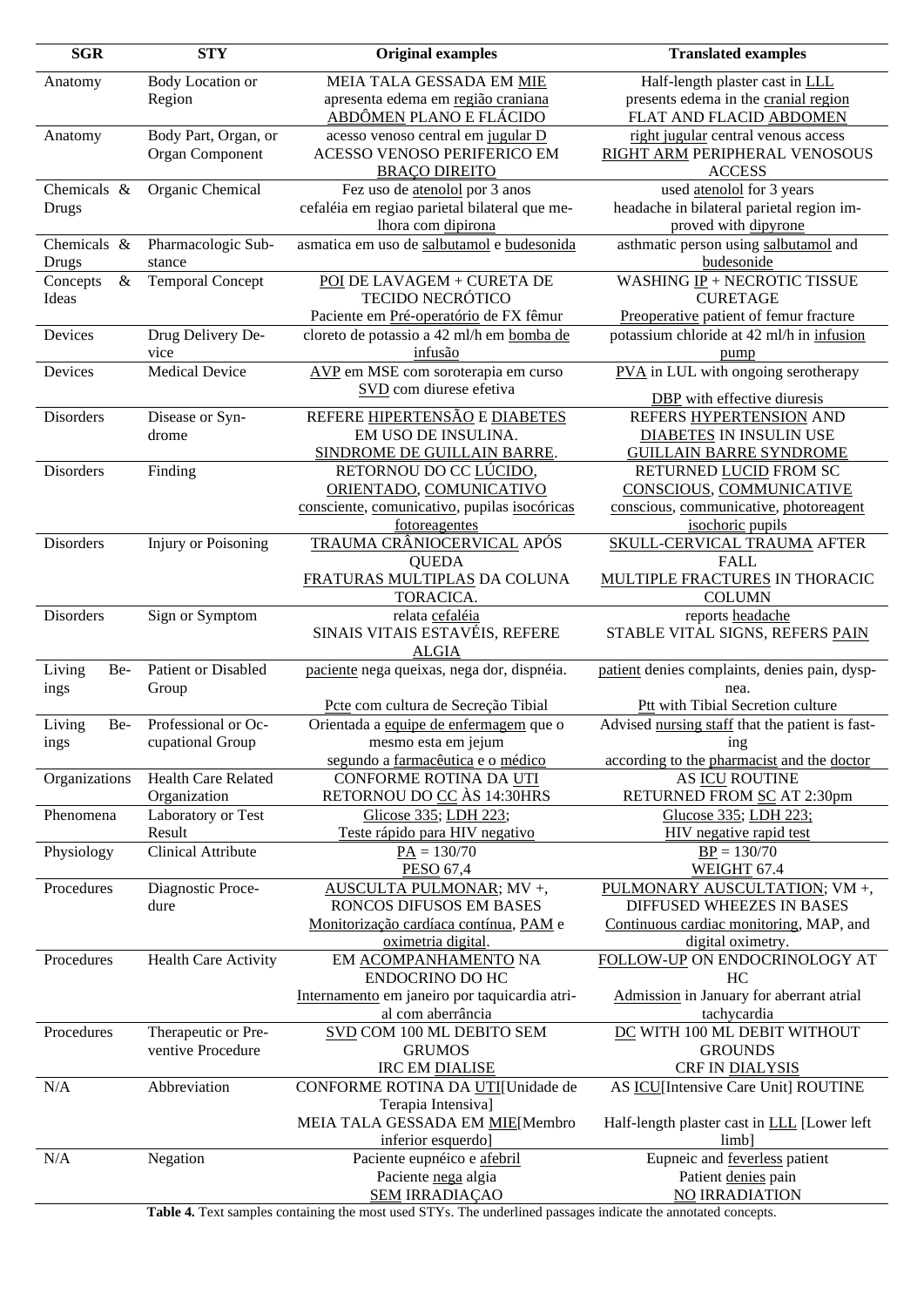Moreover, the UMLS REST API<sup>8</sup> allows our annotation tool to automatically suggest the STY for some clinical concepts. Furthermore, as two important bio-NLP tasks are not covered by the STYs, we added two more types in our tagset, the "Negation" and "Abbreviation" tags. The first one aims to identify negation cues associated with clinical concepts (already tested in a negation detection algorithm presented in a later section). The "Abbreviation" type was incorporated to help us in the process of abbreviation disambiguation. Sometimes, when we want to extract semantic meaning from clinical text, the semantic value of a concept alone is not enough to infer important events and situations. Hence, we incorporated the annotation of relations between clinical concepts to the guidelines. The relation annotation schema was partially derived from the UMLS Relationships Hierarchy. Unlike the concept schema, we decided to use a restricted set of tags; therefore, instead of 54 UMLS relationship types, we used only one to simplify the relation annotation (as it was not our main focus). The RTYs included only the "*associated\_with*" and "*negation\_of*" (not a UMLS RTY; it was added to complement the Negation STY) RTYs. There are five major non-hierarchical RTYs (i.e., *conceptually\_related\_to, functionally\_related\_to, physically\_related\_to, spatially\_related\_to, temporally\_related\_to*) that connect concepts by their semantic values. We represent them by using their parent RTYs only, the "*associated\_with*" RTY. Depending on the chosen STY, it is possible to infer the sub-types of "*associated with*" automatically. Once the concepts and relationships were defined, an annotation script was established, in which the annotator should first label all the concepts and then annotate the relations. We followed this order because Campillos et al. (2018)[4] found that the agreement between annotators was higher when annotating was performed this way.

 Deleger et al. (2012)[37] stated that the most difficult STY to annotate was "Finding," because it is a very broad type that can correspond to signs/symptoms (e.g., "fever"), disease/disorders (e.g., "severe asthma"), laboratory or test results (e.g., "abnormal ECG"), and general observations (e.g., "in good health"). To avoid disagreements, we decided to simplify the definition of "Finding." Annotators should always give preference to disease/disorders and lab results STY's over the "Finding" STY. Only results of physical examination considered to be normal should be marked as "Finding" (e.g., "flat abdomen" and "present diuresis"). The abnormal ones should be labeled as "Sign or Symptom". We know that this can cause discrepancies between UMLS concepts and our annotation, but it makes more sense for our task. Using these definitions, we prepared the first draft of the guidelines, which was given to the annotators. Furthermore, we provided training that acquainted them with the annotation tool and allowed them to realize some of the difficulties in the process. Then, an iterative process was started to enhance the guidelines, and check the consistency of annotation between annotators (more details on Inter Annotator Agreement in the Results section), and provide feedback on their work. We assumed that, if in 3 consecutive rounds the agreement stayed stable (no significate reduction or improvement), there was no room for guideline adaptation, and the final annotation process could be initiated. A flowchart of the process is given in Figure 1, and it is similar to what Roberts et al. (2009)[5] and others used.



**Figure 1.** Revision and quality verification process of the annotation guidelines

<sup>8</sup> https://documentation.uts.nlm.nih.gov/rest/home.html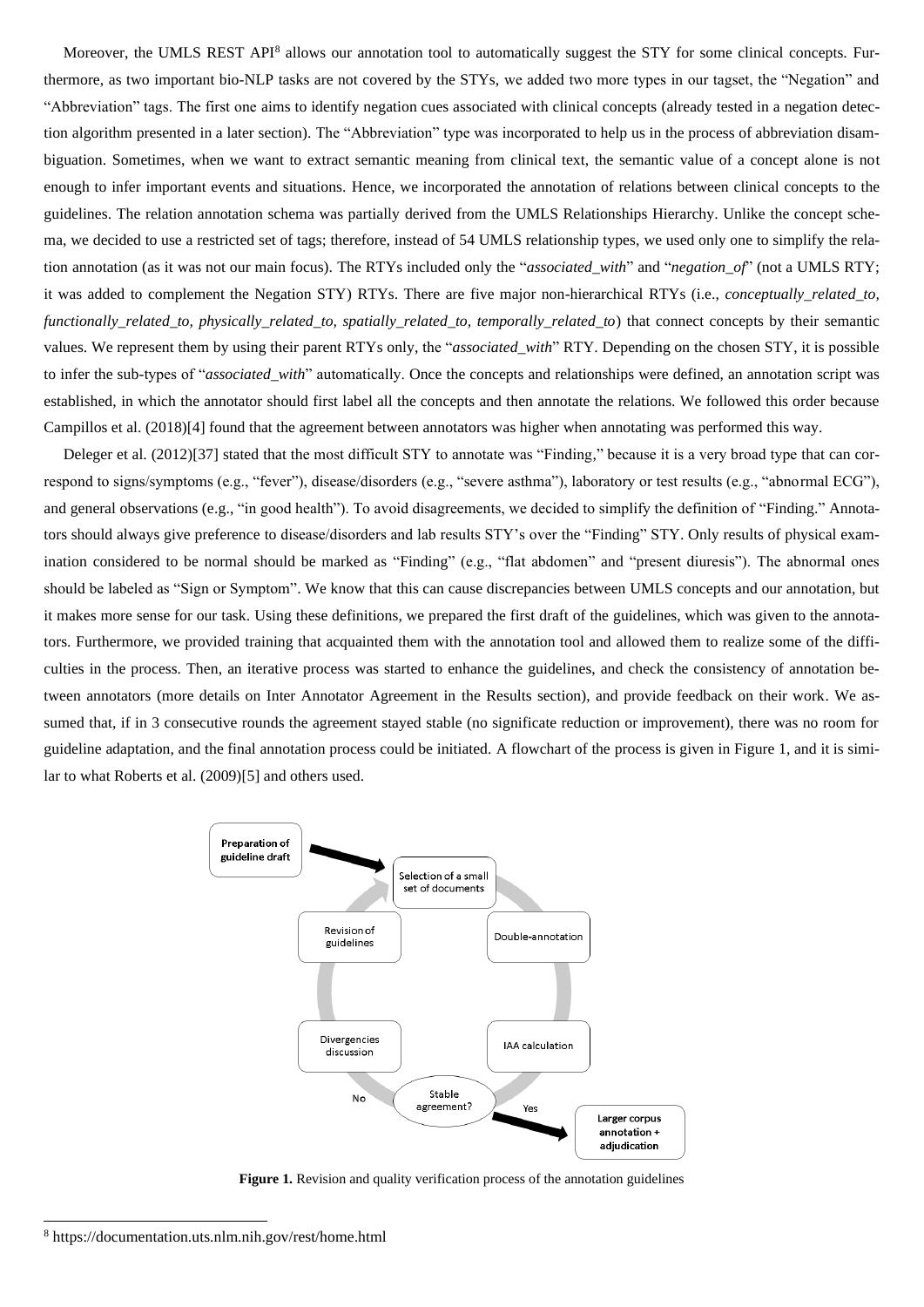#### **4.2 Annotation tool**

The previously discussed issues and difficulties related to clinical annotation indicate that we needed an annotation tool that can ease and accelerate the annotators' work. We analyzed Andrade et al.'s (2016)[46] review on annotation methods and tools applied to clinical texts and decided to build our own tool. This approach ensured that all annotators could share the same annotation environment in real-time and work anywhere/anytime without technical barriers (i.e., web-based application). Furthermore, the project manager could better supervise and organize all the work and assign the remaining work to the persons involved. Moreover, as we used UMLS semantic types in our scheme, it would be desirable to use the UMLS API and other local resources (e.g., clinical dictionaries) supporting the text annotation by making annotation suggestions to the user without pre-annotating it. Finally, we needed a tool that fitted exactly into our annotation workflow, with the raw data input into our environment, and a gold standard output at the end of the process, dispensing the use of external applications. Our tool workflow was composed of six main modules:

- Importation: import data files into the system
- Review: manually remove PHI information that the anonymization algorithm failed to catch
- Assignment: allocate text to annotators
- Annotation: allow labeling of the clinical concepts within the text with one or multiple semantic types, supported by the Annotation Assistant feature
- Adjudication: resolve double-annotation divergences and creation of the gold standard
- Exportation: exports the gold standard as JSON or XML

 The aforementioned Annotation Assistant component was developed to prevent annotators from labeling all the text from scratch by giving them suggestions of possible annotations based on (a) previously made annotations and (b) UMLS API exact-match and minor edit-distance lookup. Further details on technical aspects, modules functionalities, and experiments showing how the tool affects the annotation time and performance are reported on [47].

#### **4.3 Annotation process**

Besides the advice and recommendations found in section 2, similar to Roberts et al. (2009)[5], we decided to follow a well-known annotation methodology standard [48]. Furthermore, we added a guidelines agreement step, in which all the text was doubleannotated with the differences resolved by a third experienced annotator (i.e., adjudicator), and documents with low agreement were not included in the gold standard. Pairing annotators to perform a double annotation of a document prevents bias caused by possible mannerisms and recurrent errors of a single annotator. Moreover, it is possible to check the annotation quality by measuring the agreement between both annotators.

 It is almost impossible to achieve an absolute truth in such an intricate annotation effort like this one. To reach as close as possible to a consistent ground-truth, we adopted the use of an adjudicator, who was responsible for resolving the differences between the annotators. It is worth mentioning that the adjudicator cannot remove annotations made by both annotators, and neither create new annotations, hampering a gold standard made with the opinion of a single person. After the guideline maturing process, we started the final development stage of the gold standard, which posteriorly was divided into ground-truth phases 1 and 2. We decided to recruit annotators with different profiles and levels of expertise to give us different points of view during the guideline definition process, and to determine if there were differences in annotation performance between annotators with different profiles.

 **Ground-truth phase 1** counted with a team of three persons: (1) a physician with experience in documenting patient care and participation in a previous clinical text annotation project; (2) an experienced nurse; and (3) a medical student who already had ambulatory and EHR's use experience. The nurse and the medical student were responsible for the double-annotation of the text, and the physician was responsible for adjudicating them. When the process was almost 50% complete (with 496 documents annotated and adjudicated), we managed to engage more people to assist in finishing the task (in what we called **ground-truth phase 2**). An extra team of 6 medical students, with the same background as the first one, were recruited (Figure 2 illustrates these phases). We held a meeting in which we presented the actual guidelines document and trained them on using the annotation tool.

 In phase 2, we had two adjudicators, the physician, and the nurse. We added the nurse as an adjudicator as we needed one extra adjudicator during this phase, and the nurse had more hospital experience than medical student 1. Then, we had a homogeneous group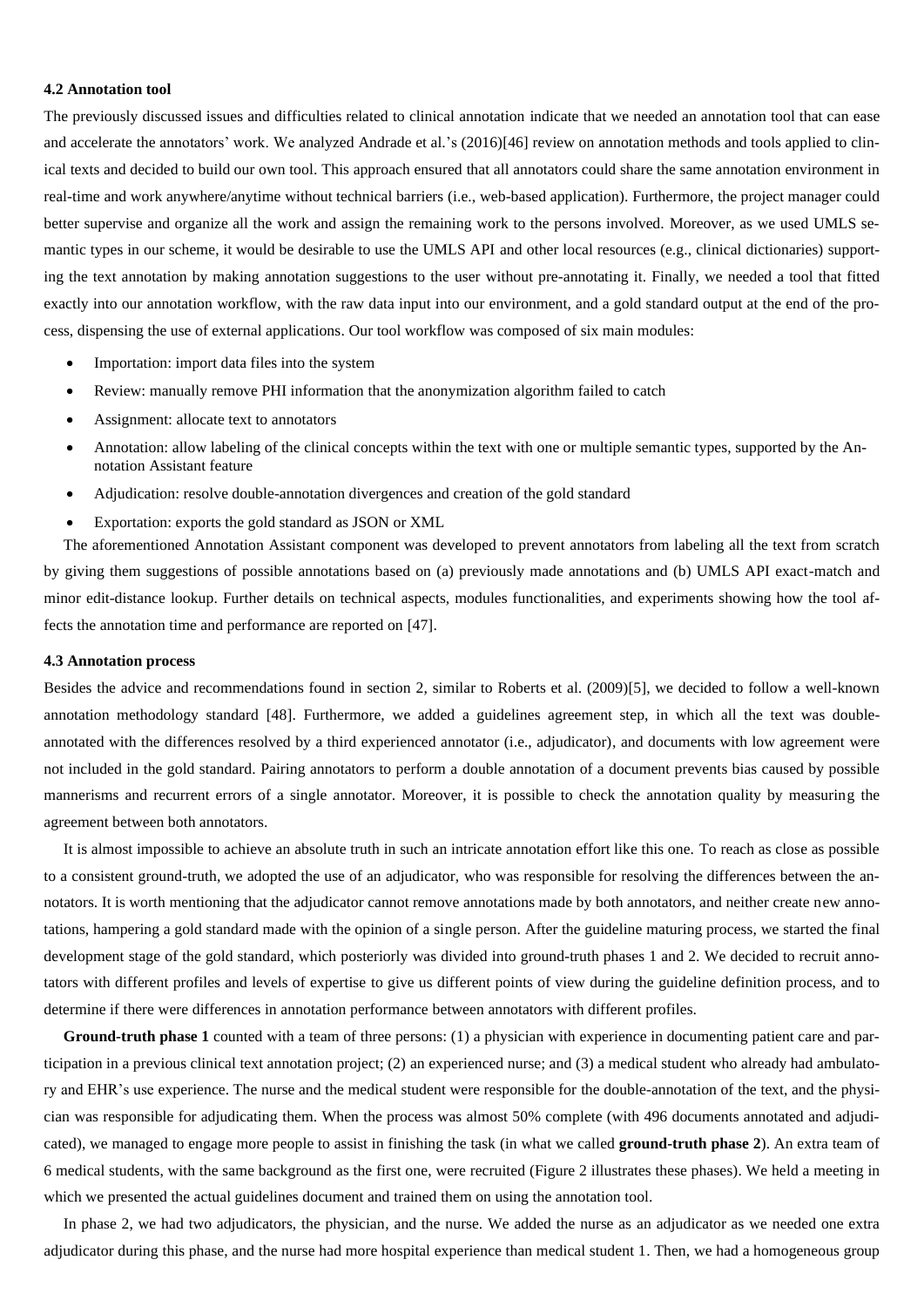of seven medical students annotating the texts. The physician, the nurse, and medical student 1 supervised the first set of annotations of all the students. The number of documents to be annotated were divided equally between the annotators and adjudicators, and the selection of double-annotators for each document was made randomly, as was done for the adjudicators. It is worth noting that besides the people mentioned above, who worked directly with annotation and adjudication, we had a team of Health Informatics researchers who participated in supporting the annotation project with other activities, including annotation tool development, guidelines discussion, and annotation agreement feedback.



**Figure 2.** Annotation process overview, including ground-truth phases 1 and 2, which are located above and below the dashed line, respectively.

#### **4.4 Corpus reliability and segmentation**

Taking advantage of the fact that we had double-annotated the entire collection of documents, we calculated the IAA of all the data using the *observed agreement* metric, as presented in the following equation (no need for chance-correction calculations, as described in section 2). For the *strict* version of IAA, a situation was considered a match, when the two annotators label the same textual span with an equal semantic type. All other situations were calculated as a non-match. We reported the *lenient* version of IAA as well, which considers partial matches, that is, the annotations that have overlaps in the selected textual spans (with the same STY); these are counted as a half-match in the formula. The third version of IAA, called *flexible*, was calculated. We transformed the annotated STY to its corresponding SGR (e.g., "Sign or Symptom," "Finding," and "Disease or Syndrome" STYs are converted to the "Disorder" SGR). Then, we performed a comparison to determine whether the SGRs are equal (the textual span needs to be the same). Finally, the fourth version of IAA was *relaxed*, i.e., we considered partial textual spans (overlaps) and SGRs at the same time.

$$
IAA = \frac{matches}{matches + non\_matches}
$$

 To isolate the concept agreement scores from the relationship score, we reported the relationship IAA values by considering only those relationships in which both annotators labeled two of the connected concepts. Otherwise, if an annotator did not find one of the concepts involved, the relationship IAA would be directly penalized.

 Boisen et al. (2000)[48] recommend that only documents with an acceptable level of agreement should be included in the gold standard, and we followed their recommendation. However, because of the scarcity of this kind of data in pt-br bio-NLP research, and as the limited amount of annotated data is often a bottleneck in ML [49], we did not exclude documents from our corpus, but opted to segment it in two, namely **gold** and **platinum**. This division was made based on the IAA values of each annotated document, where documents with an **IAA greater than 0.67** belong to the gold standard and all the other ones to platinum. We picked the 0.67 threshold because is the one Artstein and Poesio (2008)[40] discussed to be a tolerable value. Additionally, we think the 0.8 threshold is rigorous considering the complexity of our task and the number of persons involved in it. The task complexity is explained by the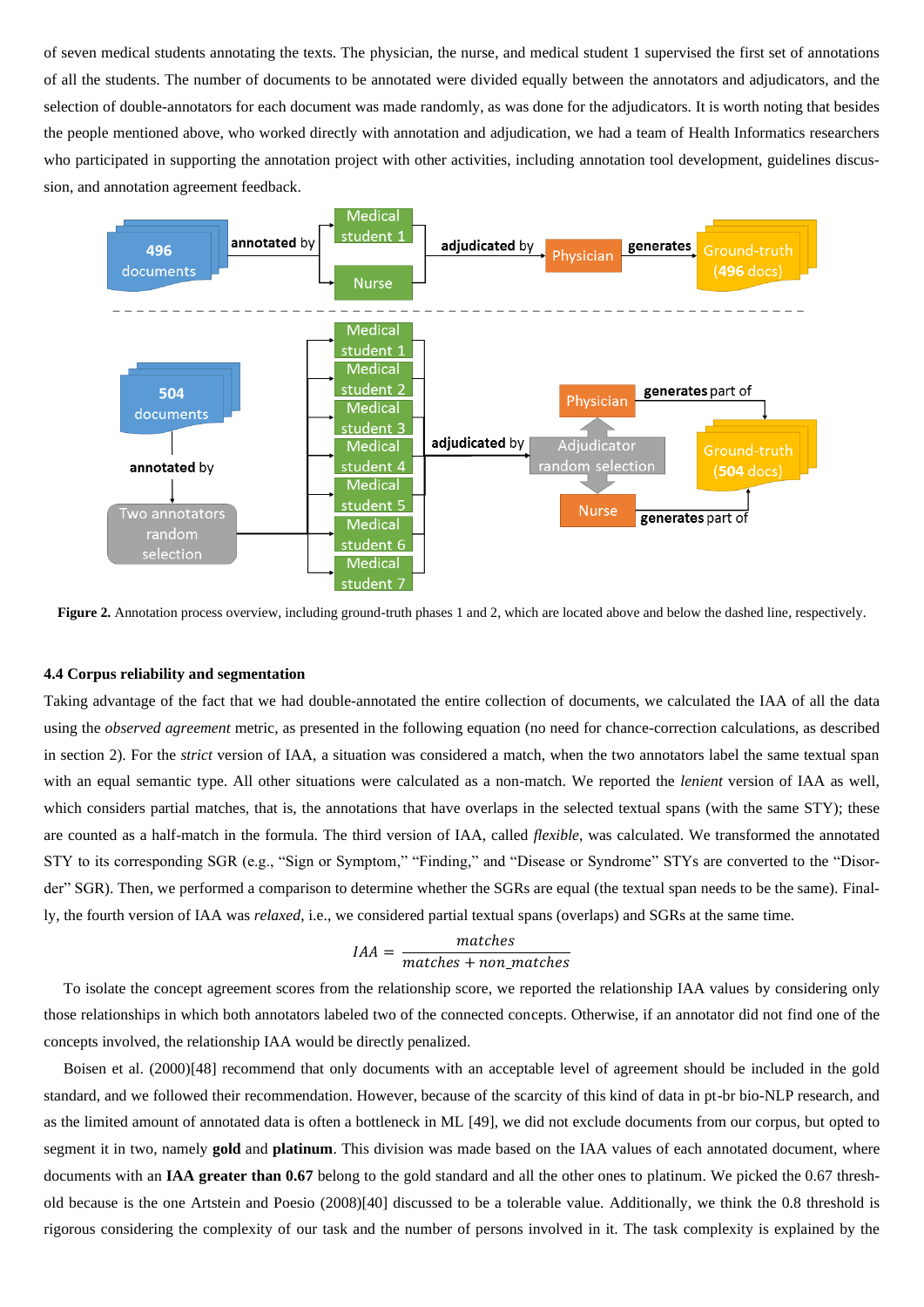heterogeneity of the data, which are obtained from multiple institutions, various medical specialties, and different types of clinical narratives. The study that comes closest in data diverseness to ours is Patel et al. (2018)[30], with the exception that their data come from a single institution. Moreover, despite the large amount of data they used, there are differences between their study and ours; for example, they used a coarse-grained annotation scheme by grouping the STYs, which made the labeling less prone to errors. Moreover, we believe that a great portion of errors that caused disagreements came from repeated mistakes on the part of one annotator in the pair, and owing to this, the error could be easily corrected by the adjudicator, as the examples in the following sections reveal.

#### **5. Annotation results and analysis**

This section compiles quantitative and qualitative results regarding our corpus development. We detail the IAA information used to segment the corpus and analyze the errors found during the annotation. Finally, we introduce and present the results of two bio-NLP applications that had already used the current corpus in their development.

#### **5.1 Corpus statistics**

The corpus development involved 8 annotators, 2 adjudicators, and 4 Health Informatics researchers, totaling a team of 14 people. Our corpus comprehended 100 UMLS semantic types representing the entities, 2 extra semantic types typifying Abbreviations and Negations, and 2 relationship types defining the relations between clinical entities. The annotation process was 100% doubleannotated and adjudicated, and lasted 14 months, resulting in a corpus composed of 1,000 documents (148,033 tokens), with 65,129 entities and 11,263 relations labeled. In Table 5, we present the corpus size, considering the gold/platinum divisions. Tables 6 and 7 show the number of annotations per STY and RTY.

#### **5.2 Inter annotator agreement**

We calculated the average agreement between all the 1,000 double-annotated documents in the corpus using four different IAA versions for the concepts (i.e., strict, lenient, flexible, and relaxed) and the regular version for relations. We achieved an average *strict* IAA of **~0.71** and **~0.92** for the *relaxed* version in the concept annotation task. For the relations, the IAA was **~0.86**. In Table 8 we detail the average IAA values for the entire corpus, and Figure 3 presents the average agreement considering the most frequent STYs. Table 9 shows the IAA per RTY.

 The results reveal that even with a complete annotation environment, composed by a refined set of guidelines, use of a personalized annotation tool, clinically trained annotators, and constant reliability analysis, it is extremely difficult to reach a perfect agreement. Overall, we believe that we built a good quality corpus, with IAA values comparable to other clinical semantic annotation studies if we consider the specificities of it (described later in this section). It is worth noting that some other studies evaluated their corpus by calculating the agreement between annotators and adjudicators, which typically produces superior agreement numbers when compared to IAA. This event can be seen in Bethard et al. (2016)[27], who achieved a 0.73 IAA and 0.83 annotator-adjudicator agreement. Another important detail is that we double-annotated 100% of our documents, not just portions of the corpus like most of the related work, which affects the final results as below average agreement values appear during certain project phases (e.g., because of a new annotation team or guidelines changes), and makes us believe that we have a clear and trustworthy view of the homogeneity of our corpus.

|                    | <b>Segment Documents Entities Relations</b> |        |        |
|--------------------|---------------------------------------------|--------|--------|
| Gold               | 613                                         | 41.588 | 7.344  |
| Platinum           | - 387                                       | 23,541 | 3.919  |
| <b>TOTAL</b> 1.000 |                                             | 65,129 | 11.263 |

**Table 5.** Corpus size considering gold and platinum divisions

 The IAA scores by STYs (shown in Figure 3) corroborate with other authors regarding the difficulty difference between entity types. For example, "Disease or Syndrome" strict IAA was ~0.67 and "Pharmacologic Substance" was ~0.88, probably because the first one is composed mainly of multi-word expressions and the second one of single tokens. The agreement calculation used "less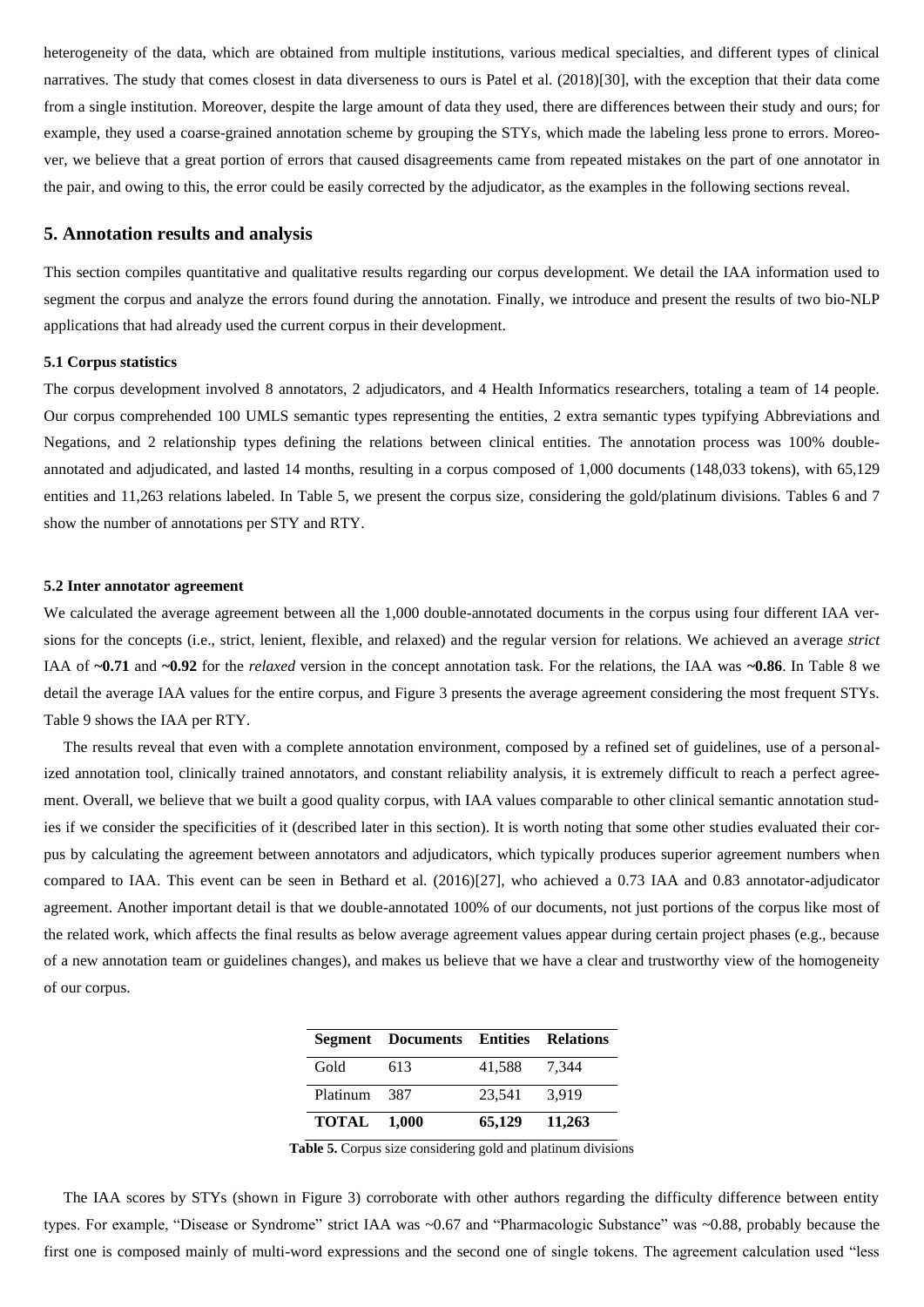exact" approaches (considering SGRs over STYs) because there was a need to compare our results with those of other clinical semantic annotation studies that grouped the label categories in a few coarse-grained types, like the MERLOT, MiPACQ and MedAlert corpora [4,32,34]. Our approach allows the annotator to use all the semantic types of UMLS, which are more error-prone, particularly if we consider STYs in the same branch of the UMLS hierarchy tree (e.g., "Sign or Symptom" and "Finding"). We want to emphasize that, besides the granularity issue, our corpus development faced other challenges regarding its complexity. Using documents from multiple institutions brings to light some extra difficulties, like dealing with different text formats due to specific institutional workflows and new sets of local abbreviations/acronyms to be aware of. To the best of our knowledge, no other clinical annotation study has covered documents from multiple institutions.

| <b>SGR</b><br><b>STY</b> |                                      | <b>Entities</b> |
|--------------------------|--------------------------------------|-----------------|
| Anatomy                  | <b>Body Location or Region</b>       | 1,452           |
| Anatomy                  | Body Part, Organ, or Organ Component | 1,373           |
| Chemicals & Drugs        | Organic Chemical                     | 2,000           |
| Chemicals & Drugs        | Pharmacologic Substance              | 3,013           |
| Concepts & Ideas         | Quantitative Concept                 | 3,953           |
| Concepts & Ideas         | Qualitative Concept                  | 500             |
| Concepts & Ideas         | <b>Temporal Concept</b>              | 1,663           |
| Devices                  | <b>Medical Device</b>                | 1,617           |
| <b>Disorders</b>         | Disease or Syndrome                  | 2,650           |
| <b>Disorders</b>         | Finding                              | 6,867           |
| <b>Disorders</b>         | <b>Injury or Poisoning</b>           | 521             |
| <b>Disorders</b>         | Sign or Symptom                      | 4,707           |
| <b>Living Beings</b>     | Patient or Disabled Group            | 844             |
| <b>Living Beings</b>     | Professional or Occupational Group   | 720             |
| Organizations            | Health Care Related Organization     | 639             |
| Phenomena                | Laboratory or Test Result            | 3,079           |
| Physiology               | <b>Clinical Attribute</b>            | 1,128           |
| Procedures               | Diagnostic Procedure                 | 2,012           |
| Procedures               | Health Care Activity                 | 2,763           |
| Procedures               | Therapeutic or Preventive Procedure  | 4,791           |
| N/A                      | Abbreviation                         | 12,629          |
| N/A                      | Negation                             | 2,676           |

| <b>Table 6.</b> Number of annotations per STY for the entire corpus - considering the most frequent STYs |  |
|----------------------------------------------------------------------------------------------------------|--|
|----------------------------------------------------------------------------------------------------------|--|

| <b>RTY</b>      | <b>Relations</b> |
|-----------------|------------------|
| associated with | 9.693            |
| negation_of     | 1,570            |

**Table 7.** Number of annotations per RTY for the entire corpus

| <b>IAA</b> type                      | TA A  |
|--------------------------------------|-------|
| Strict (full span $+$ STY match)     | 0.708 |
| Lenient (partial span $+$ STY match) | 0.834 |
| Flexible (full span $+$ SGR match)   | 0.774 |
| Relaxed (partial span $+$ SGR match) | 0.921 |

**Table 8.** Average IAA values for the entire corpus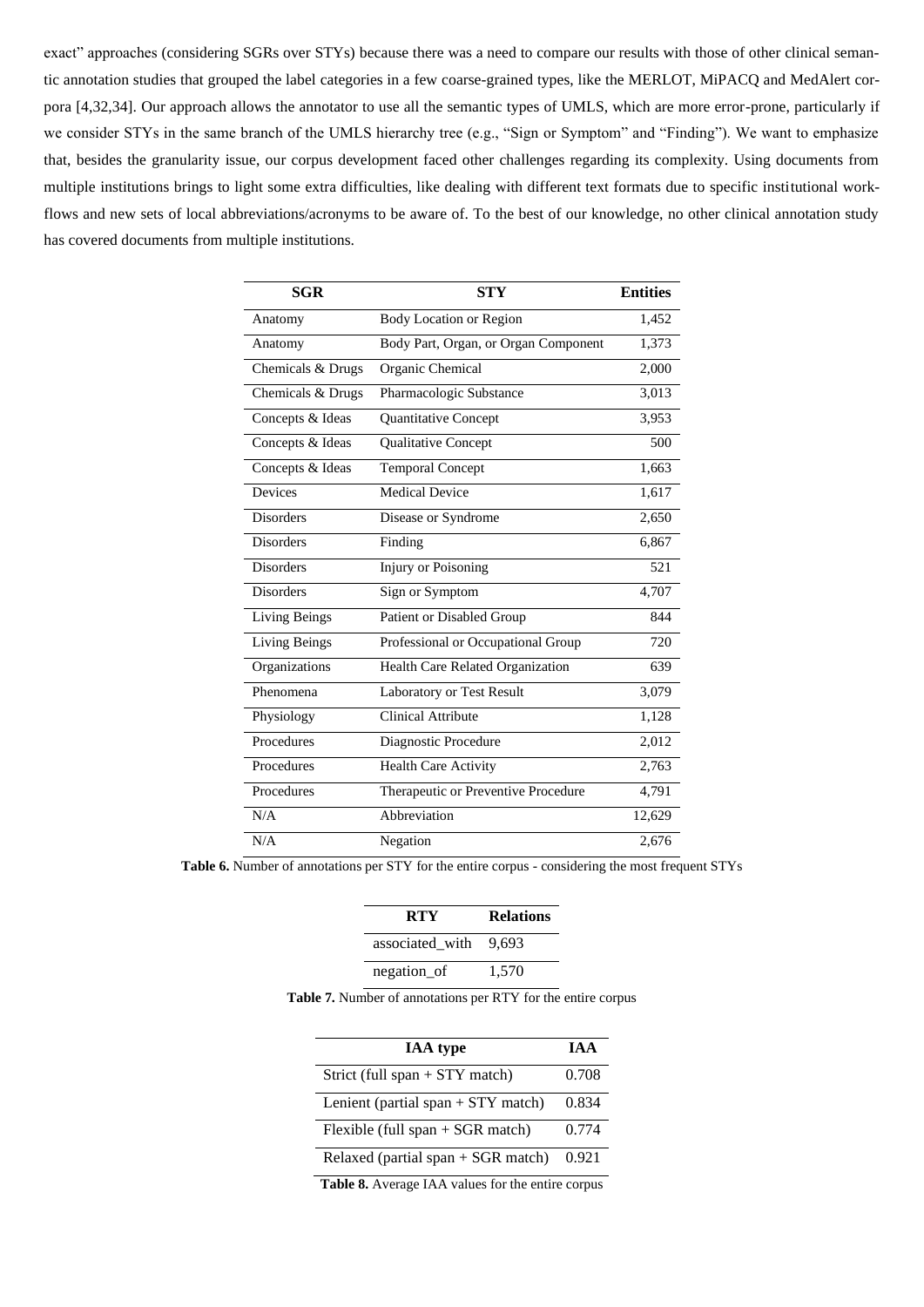Handling documents from multiple medical specialties (e.g., Endocrinology, Dermatology) makes the annotators' training and abstraction significantly more difficult. Because with every new document they annotate, the chance to find new challenging, ambiguous, and exception cases is higher than if they tackle documents covering topics in a single medical specialty. The CLEF corpus[5] scope, for instance, covered only narratives from patients diagnosed with neoplasms. The document type diversity could also influence the annotation process, as the documents are produced in different moments during the care workflow and are written by distinct medical professionals (physician, nurse, medical student, or intern); this can sometimes cause interpretation problems owing to their different perspectives.

|          |                                                    | <b>IAA</b> strict | <b>IAA</b> lenient |         |
|----------|----------------------------------------------------|-------------------|--------------------|---------|
|          | (Anatomy) Body Location or Region                  | 0.66              | 0.746              |         |
|          | (Anatomy) Body Part, Organ, or Organ Component     | 0.584             | 0.685              |         |
|          | (Chemicals & Drugs) Organic Chemical               | 0.501             | 0.522              |         |
|          | (Chemicals & Drugs) Pharmacologic Substance        | 0.88              | 0.927              | $-0.90$ |
|          | (Concepts & Ideas) Qualitative Concept             | 0.574             | 0.623              |         |
|          | (Concepts & Ideas) Quantitative Concept            | 0.593             | 0.708              |         |
|          | (Concepts & Ideas) Temporal Concept                | 0.651             | 0.753              |         |
|          | (Devices) Medical Device                           | 0.805             | 0.866              | $-0.75$ |
|          | (Disorders) Disease or Syndrome                    | 0.67              | 0.823              |         |
|          | (Disorders) Finding                                | 0.652             | 0.801              |         |
| SGR) STY | (Disorders) Injury or Poisoning                    | 0.512             | 0.799              |         |
|          | (Disorders) Sign or Symptom                        | 0.649             | 0.83               |         |
|          | (Living Beings) Patient or Disabled Group          | 0.988             | 0.993              | $-0.60$ |
|          | (Living Beings) Professional or Occupational Group | 0.707             | 0.788              |         |
|          | (N/A) Abbreviation                                 | 0.765             | 0.942              |         |
|          | (N/A) Negation                                     | 0.853             | 0.949              |         |
|          | (Organizations) Health Care Related Organization   | 0.77              | 0.829              |         |
|          | (Phenomena) Laboratory or Test Result              | 0.715             | 0.874              | $-0.45$ |
|          | (Physiology) Clinical Attribute                    | 0.82              | 0.838              |         |
|          | (Procedures) Diagnostic Procedure                  | 0.722             | 0.83               |         |
|          | (Procedures) Health Care Activity                  | 0.714             | 0.82               |         |
|          | (Procedures) Therapeutic or Preventive Procedure   | 0.698             | 0.864              | $-0.30$ |

**Figure 3.** Average IAA values for the most frequent STYs

| RTY             | TA A  |
|-----------------|-------|
| associated with | 0.823 |
| negation_of     | 0.914 |

**Table 9.** Average IAA values per RTY

 Taking into account all those challenges and particularities of our corpus, we compared our results with previous initiatives and compiled the IAA values of entity and relation annotation of each corpus (see Table 10). The IAA percentage difference for entity annotation are ranging from 2.8% and 18.3% using the strict match, and 3.6% to 23.2% for lenient match. Except for MiPACQ, all the other corpora had better IAA values in strict match, probably due to the issues mentioned previously in the section. However, when we compare the lenient match scores, our performance is better than all other corpora except IxaMed-GS that had the best results of all of them. This led us to believe that our annotators had more trouble in defining the correct text spans than the ones in other projects because when we use a partial span match approach our results improved by 16.9% (from 0.71 to 0.83), and the other corpora improvement ranged from 3.8% and 8.6%. We are not sure if the cause of this is the lack of proper guideline definition, annotators experience or even the document types we used (examples of annotation span issues are detailed in the next section).

 If we use the flexible and relaxed match instead of strict and lenient for entity annotation, our result goes from 0.71 to 0.77, and 0.83 to 0.92 respectively, and in that setting, we think we have a fairer evaluation, because the corpus granularity and complexity is more similar to the other works, and then, our results comes closest to the others. Compared to CLEF corpus we achieved the same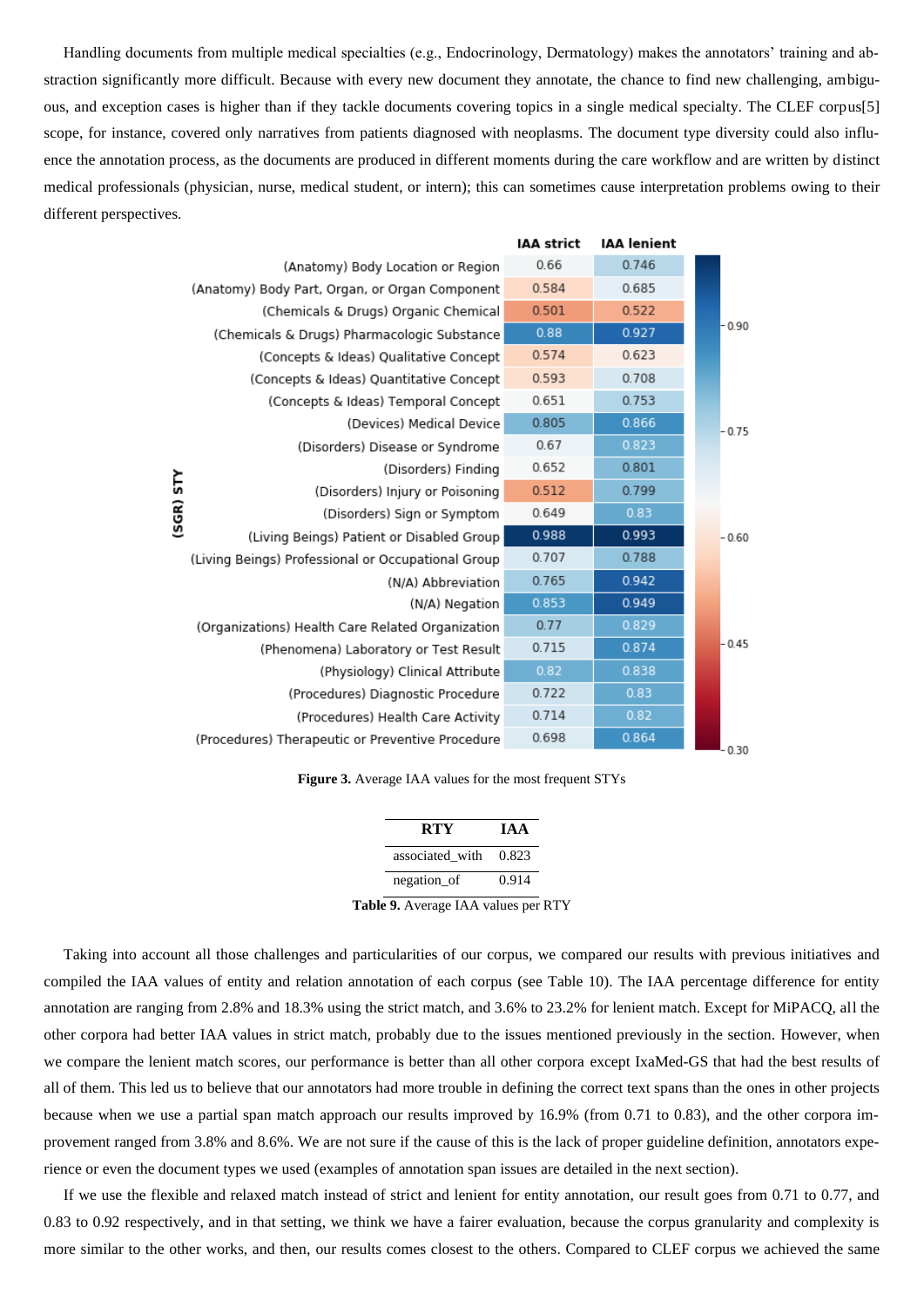IAA for strict vs flexible and increased by 13% the results for lenient vs relaxed. MERLOT and MedAlert had slightly better results (2.6% and 3.9% respectively). IxaMed-GS still have a 9.1% advantage for strict vs flexible, maybe because it is the most specific and least in-depth corpus compared to others, but even so, it has a 2.2% disadvantage for lenient vs relaxed. And finally, we exceeded MiPACQ's results by 10.4% and 18.5% using flexible and relaxed approaches.

 For relation annotation, the scenario is completely different from entity annotation, as we used a simpler set of relations compared to other corpora (except IxaMed-GS that used only two relation categories as we did), and probably because of that, we achieved the better results for relation annotation, with the percentage difference ranging from 4.6% to 23.2%.

| Corpus                  | <b>Type</b> | <b>Strict</b>  | Lenient        | <b>Flexible</b> | <b>Relaxed</b>           |
|-------------------------|-------------|----------------|----------------|-----------------|--------------------------|
| $CLEF$ [5]              | entities    | $0.77(8.5\%)$  | $0.80(-3.6%)$  | 0.77(0%)        | $0.80(-13.0\%)$          |
|                         | relations   |                | $0.75(-12.7%)$ |                 |                          |
| IxaMed-GS $[13]$        | entities    | 0.84(18.3%)    | $0.90(8.4\%)$  | $0.84(9.1\%)$   | $0.90(-2.2\%)$           |
|                         | relations   |                | $0.82(-4.6%)$  |                 |                          |
| <b>MERLOT</b> [4]       | entities    | $0.79(11.2\%)$ |                | $0.79(2.6\%)$   |                          |
|                         | relations   |                | $0.78(-9.3\%)$ |                 |                          |
| <b>MedAlert</b> [34,50] | entities    | $0.80(12.6\%)$ |                | $0.80(3.9\%)$   | $\overline{\phantom{0}}$ |
|                         | relations   |                | $0.66(-23.2%)$ |                 |                          |
| $MiPACO$ [32]           | entities    | $0.69(-2.8%)$  | $0.75(-9.6%)$  | $0.69(-10.4\%)$ | $0.75(-18.5%)$           |
|                         | relations   |                |                |                 |                          |

Table 10. Comparison between similar clinical annotation projects. In parentheses, the percentage difference in performance compared to our corpus. Note that the IAA values for Flexible and Relaxed match are a copy of Strict and Lenient scores because the other authors did not calculate these metrics and we wanted to know the percentage difference between their values and ours.

#### **5.3 Error analysis**

The error (or disagreement) analysis showed the most common errors that have impacted the agreement results, and it was performed by the Health Informatics team continuously during the annotation process so that the annotators would be given feedback on their work. As performing a full error analysis for the entire corpus would be highly time-consuming, we only analyzed the part of the documents in which agreement had not reached the 0.67 IAA threshold. Moreover, the adjudicators were already aware of the persistent errors. As expected, a large number of errors occurred at the beginning of the annotation phases (i.e., ground-truth phases 1 and 2), because despite the training, the annotators were still getting used to the annotation process and using the guidelines document. Another common aspect of most of the disagreements is that they are not conceptual, that is, the disagreement does not originate from the semantic value given to the clinical entity, but rather from the different word span selection (term boundaries) normally associated with omission or inclusion of non-essential modifiers and verbs to a term (e.g., "*o tratamento*" vs "*tratamento*" labeled as "Therapeutic or Preventive Procedure" – "*the treatment*" vs "*treatment*").

 The STYs high granularity caused two types of annotation divergences. The first one was with regard to the annotation using different STYs with close semantic meaning because they are directly related in the UMLS hierarchy. One of the most occurring errors of this type is related to "Finding" and "Sign or Symptom", even with the simplification that we stated in our Guidelines that says: annotators should always give preference to disease/disorders and lab results STY's over the "Finding" STY. Only results of physical examination considered to be normal should be marked as "Finding". The abnormal ones should be labeled as "Sign or Symptom". Another example of this kind of error is when the annotators should decide between "Medical Device" and "Drug Delivery Device" like with the "*infusion pump*" device. The second type of error associated with the high granularity occurred because some uncommon concepts could be labeled with some infrequent STYs not remembered by the other annotator (e.g., "Element, Ion, or Isotope", "Age Group", "Machine Activity").

 Erroneous decomposition of multiword expressions occurred even with many examples explicitly described in the guidelines. This error occurred when one annotator thought a compound term should be labeled as a single annotation and the other annotator as two or more different terms (annotations). There was no unique rule to follow in this case, as it depends on the context. Perhaps this is the reason for this type of error. For instance, the term "*Acesso venoso central direito*" ("*right central venous access*") needs to be decomposed as "*right*" (Spatial concept) and "*central venous access*" (Medical Device), but some annotators simply annotated all the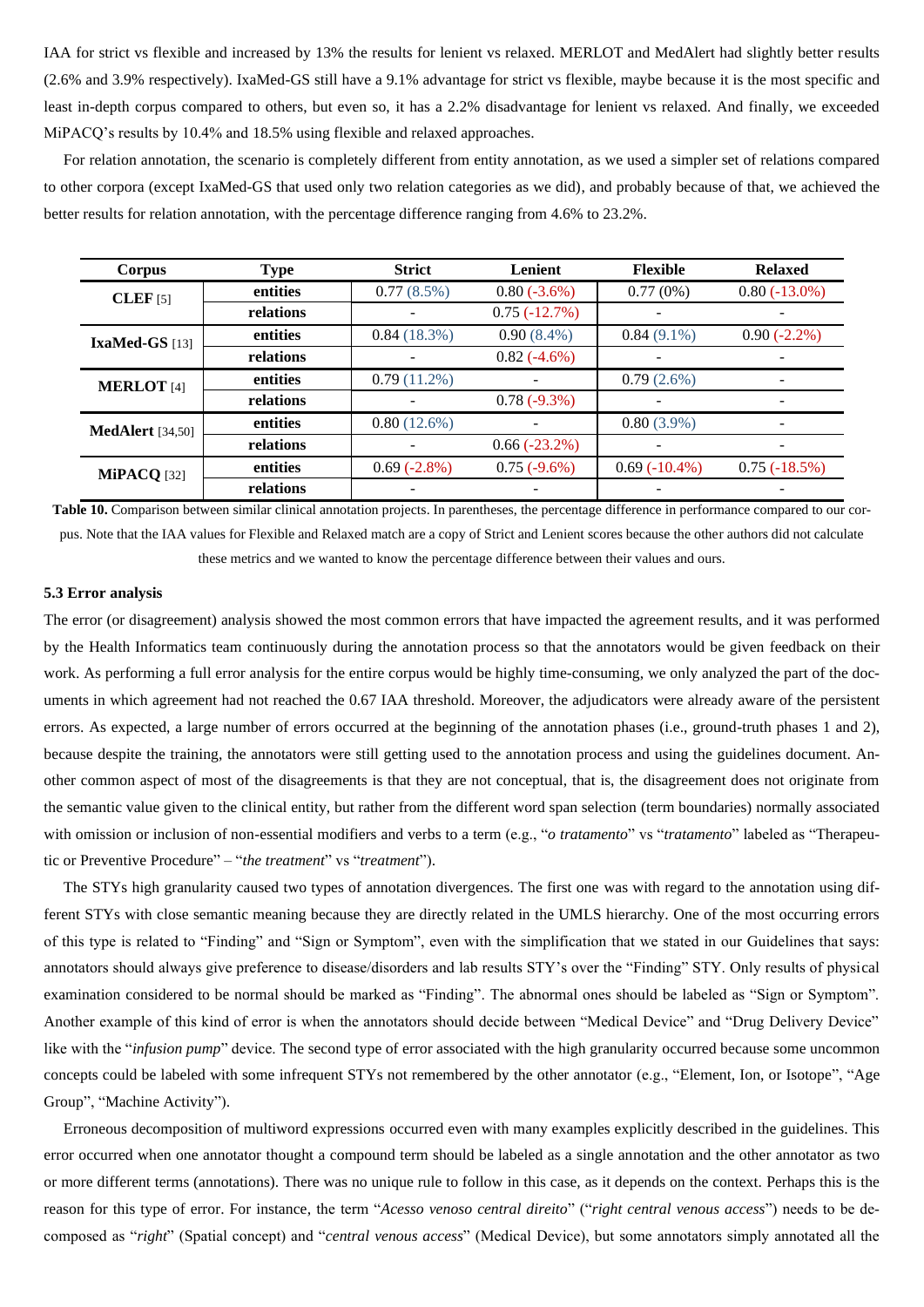term as "Medical Device". And other terms do not need to be decomposed as "*DRC estágio V*" ("*Chronic kidney disease stage 5*") that must be annotated as "Disease or Syndrome".

 We found some errors caused by the ambiguity of certain words that could misinterpreted in its sense, this happened mainly in abbreviations. For instance, "*AC*" could be "*ausculta cardíaca*", "*anticorpo*" or "*ácido*" – "*cardiac auscultation*", "*antibody*" or "*acid*"). The term "*EM*" that could be "*Enfarte do miocárdio*", "*Esclerose múltipla*" or "*Estenose mitral*" – "*Myocardial infarction*", "*Multiple sclerosis*" or "*Mitral stenosis*". We found simple omission errors of some concepts during the analysis as well.

 In summary, the STYs performance (Figure 3) reflects the complexity of each STY, for example, the "Pharmacologic Substance" is composed mainly of single-word terms, and "Patient or Disable Group" has just a few terms encompassed by it, explaining their high IAA scores. Unlike "Finding" and "Sign or Symptom" for instance, that have a high frequency and very similar interpretations.

#### **5.4 Bio-NLP tasks application**

The functionality of an annotated corpus can be tested by applying it in a downstream NLP task. This section provides a brief overview of two bio-NLP studies that already used the corpus presented in this work to train an ML algorithm. The main objective is to prove the consistency and usefulness of our corpus as a rich resource for pt-br clinical tasks and not to present a state-of-the-art algorithm.

#### *5.4.1 Negation detection*

One constant subject in bio-NLP research is the negation detection, which is often a prerequisite in information extraction tasks because of its important role in biomedical text (e.g., defining the presence or absence of a disease for a patient). Dalloux et al. (accepted/in press manuscript)[51] proposed a cross-domain and cross-lingual negation and scope detection method, in which they used a supervised learning approach supported by a BiLSTM-CRF model with a pre-trained set of Word Embeddings. To train and assess their method in the pt-br clinical scope, they used a segment of our corpus with the negation-related annotations. This includes not only the negation cue labeled with the "Negation" STY, but the concepts related to it using the relation "Negation\_of" so that detecting the negation scope would be possible. They achieved a 96.22 F1 score for negation cue detection. Regarding the negation scope detection, they achieved an 84.78 F1 score for a partial match and 83.25 for an exact match.

#### *5.4.2 Clinical named entity recognition*

One of the most important abilities of bio-NLP is to identify and extract clinical entities within the text. This kind of algorithm (i.e., NER) can support so many types of methods, such as medical concepts extraction, biomedical summarization algorithms, and clinical decision support systems. Souza et al. (2019)[52] describe their preliminary work with promising results on exploring conditional random fields (CRF) algorithms to perform NER in clinical pt-br texts. They used different fragments of our corpus and different annotations granularities (STYs and SGRs) to train and evaluate their model. Considering the best results in the exact-match approach, they achieved a 0.84 F1 score for "Pharmacologic Substance" and 0.71 for "Abbreviation" STYs, which is in line with the IAA scores that we calculated. For the SGRs "Disorder" and "Procedure," they achieved 0.76 and 0.70, respectively.

#### **5.5 Additional remarks and future work**

Despite the extensive qualitative and quantitative analysis of the results, and recognition of the reproducibility of our corpus, the study limitations and future work need to be discussed. Because they were created from scratch, the guidelines went through a slow process of evolution, which occurred together with the maturation of the annotators, after an extended period of annotation and analysis of new cases. To solve the inconsistencies generated by constant guidelines updates over the course of annotation, Campillos et al. (2018)[4] executed homogenization scripts to track and fix some of these irregularities. We opted to maintain the corpus as it was delivered by the adjudicators, but with the final guidelines and corpus in hands, one can run scripts to harmonize annotations. Following discussions with the annotators, we realized that the annotation task in clinical pt-br texts do not present any additional challenges if we compare with English texts, and this is reinforced by the similar IAA scores with other studies. Furthermore, we concluded that the annotation tool was essential for them with regard to project time constraints. They claimed that annotation suggestions based on previously labeled terms and UMLS API saved them a considerable amount of time. However, analyzing the annotation errors together, we verified that the annotation assistant helped to spread some inconsistencies throughout the corpus. This was because, at some point, the annotation assistant became a very trusted feature for the annotators, occasioning it to be used quickly and carelessly by users, without the annotators checking if the assistant's suggestion was really valid. Additionally, the web-based annotation tool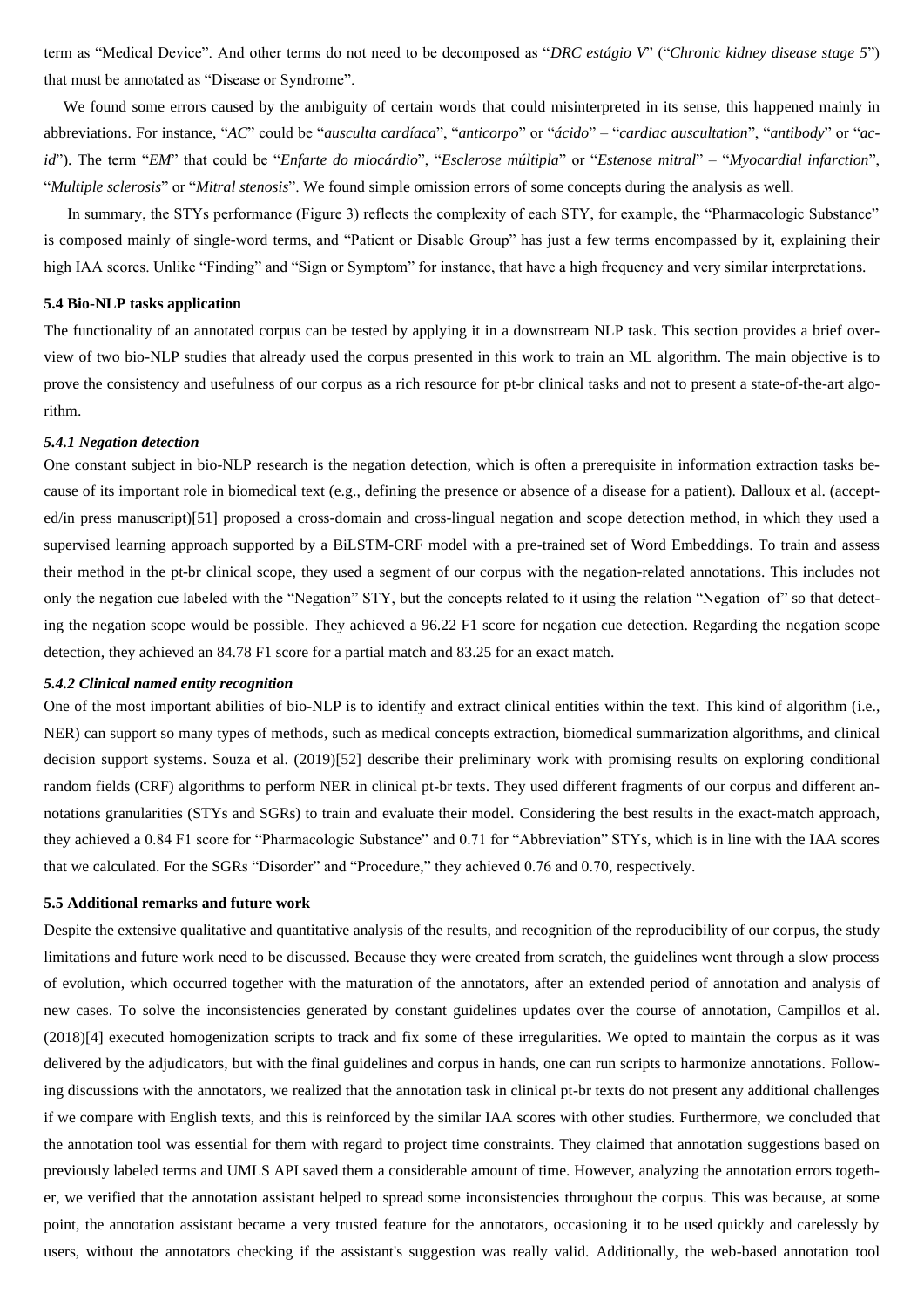helped us to ease the complex logistics (already discussed by [5]) of training, monitoring and coordinating several annotators at different locations and times.

 Thus, some guideline changes that should be followed by all annotators were overwhelmed by suggestions based on annotations made before the update. Therefore, the use of this kind of feature is beneficial, but it should be used carefully. Nevertheless, the UMLS API suggestion feature prevented the annotators from searching for a concept on the UMLS Metathesaurus browser, which was one of the complaints made by Deleger et al. (2012) [37], who indicated that access to an online browser slowed down the annotation process. Another issue common to their study and ours was that, occasionally, the UMLS STY assignment was confusing, as the concept "chronic back pain," is defined as a "Sign or Symptom," but "chronic low back pain" is defined as a "Disease or Syndrome" for example. Additional types for "Negation" and "Abbreviation" annotation gave our corpus an even greater coverage of clinical NLP tasks, as proved by the application of our corpus in a Negation and Scope detection algorithm. Moreover, as a secondary contribution, we were able to build Negation cues and Abbreviations dictionaries for further research, which will be available as the SemClinBr corpus. To replicate this annotation task and address the difficulties associated both with annotation time and guidelines refinement, one could reduce the number of STYs by grouping them into SGRs, as proposed by McCray et al. (2001)[33] and applied in other annotation efforts like Albright et al. (2013)[32].

 The recruitment and extensive use of medical students in annotation helped us to finish the annotation considerably faster than if we had depended exclusively on physicians and health professionals due to their availability. In some sense, this reinforces Xia and Yetisgen-Yildiz (2012) claim[14], in which medical training is not the only factor to consider for biomedical annotation tasks. Concerning a complete usefulness assessment of our corpus, we intend to apply it in many other clinical NLP tasks. For sequence labeling tasks, in particular, we want to measure the correlation between algorithm accuracy and IAA for each semantic type. To cover temporal reasoning tasks, we want to expand our annotation schema and create a subset of this corpus with temporal annotation. Furthermore, we need to determine the effect a corpus homogenization process on these NLP/ML algorithms performances.

## **6. Conclusion**

We have reported the entire development process of SemClinBr, a semantically annotated corpus for pt-br clinical NLP tasks to provide a common development and evaluation resource for biomedical NLP researchers. To the best of our knowledge, this is the first clinical corpus available for pt-br. Similar annotation projects were surveyed to identify common steps and lessons learned so that mistakes could be avoided and our work could be improved. Furthermore, from this survey, we identified a set of aspects that we cannot find together in other projects (i.e., multi-institutional texts, multiple document types, various medical specialties, high granularity annotation, and a high number of documents), which makes us believe that our annotation task is one of the most complex in clinical NLP literature, considering its generality. We described the data selection, the design of the annotation guidelines (and its refinement process), the annotation tool development, and the annotation workflow. The reliability and usefulness of the corpus were assessed by extensive quantitative and qualitative analysis, including agreement score calculation, error analysis, and application of our corpus in clinical NLP algorithms. Finally, we conclude that the SemClinBr, as well as the developed annotation tool, guidelines, and Negation/Abbreviation dictionaries, could serve as a background for further clinical NLP studies, especially for the Portuguese language.

## **7. Resource availability**

The resources produced here (i.e., corpus, annotation guidelines and negation/abbreviation dictionaries) will be made available to the clinical NLP community, with a license agreement regarding scientific and non-commercial use only.

## **Acknowledgments**

This work was supported by Philips Research North America, Pontifical Catholic University of Paraná, and "*Coordenação de Aperfeiçoamento de Pessoal de Nível Superior - Brasil (CAPES) - Finance Code 001*".

## **References**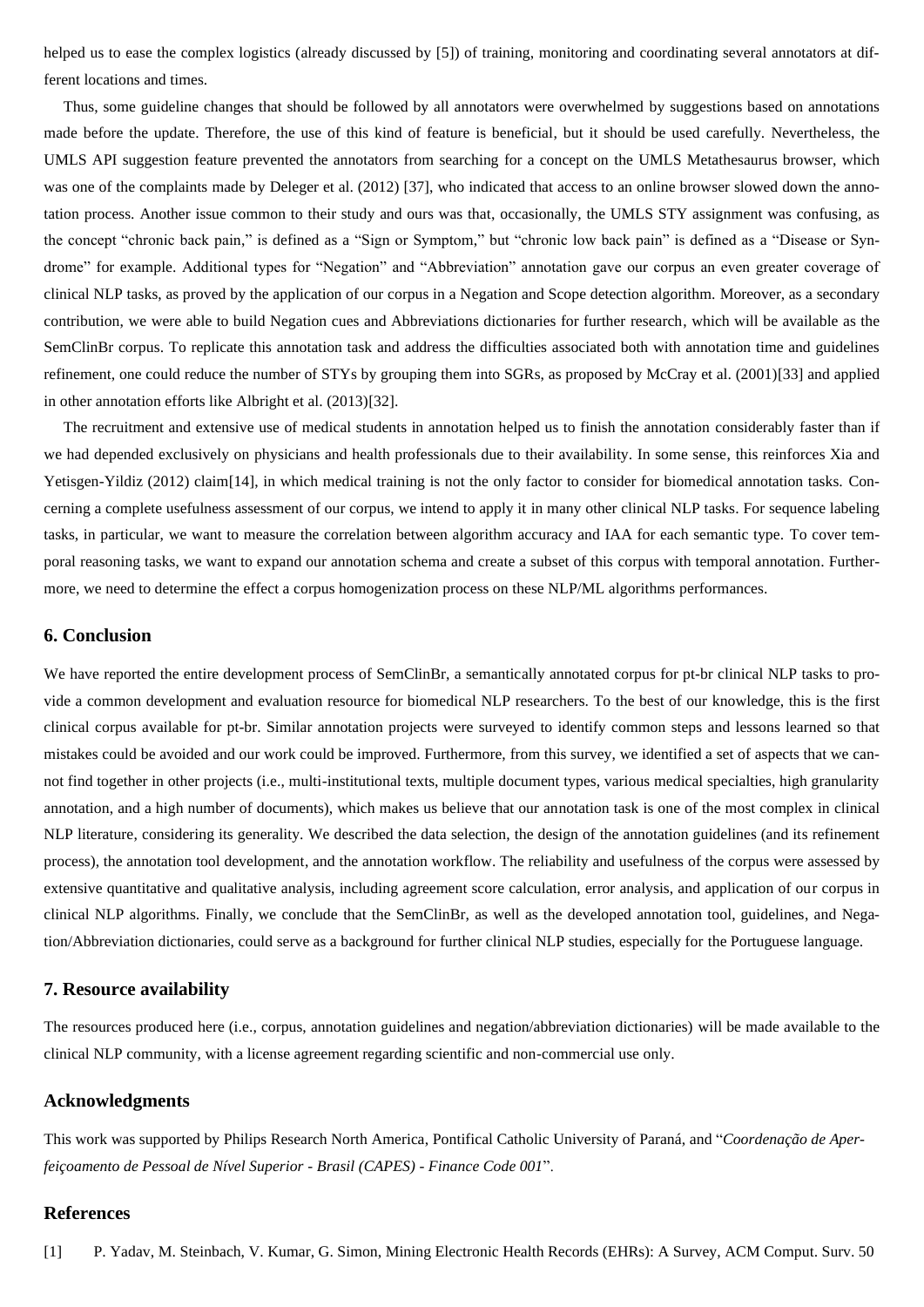(2018) 1–40. doi:10.1145/3127881.

- [2] T. Botsis, G. Hartvigsen, F. Chen, C. Weng, Secondary Use of EHR: Data Quality Issues and Informatics Opportunities., Summit on Translat. Bioinforma. 2010 (2010) 1–5. http://www.ncbi.nlm.nih.gov/pubmed/21347133.
- [3] A. Névéol, H. Dalianis, S. Velupillai, G. Savova, P. Zweigenbaum, Clinical Natural Language Processing in languages other than English: opportunities and challenges, J. Biomed. Semantics. 9 (2018) 12. doi:10.1186/s13326-018-0179-8.
- [4] L. Campillos, L. Deléger, C. Grouin, T. Hamon, A.-L. Ligozat, A. Névéol, A French clinical corpus with comprehensive semantic annotations: development of the Medical Entity and Relation LIMSI annOtated Text corpus (MERLOT), Lang. Resour. Eval. 52 (2018) 571–601. doi:10.1007/s10579-017-9382-y.
- [5] A. Roberts, R. Gaizauskas, M. Hepple, G. Demetriou, Y. Guo, I. Roberts, A. Setzer, Building a semantically annotated corpus of clinical texts, J. Biomed. Inform. 42 (2009) 950–966. doi:10.1016/j.jbi.2008.12.013.
- [6] Y. Wang, Annotating and recognising named entities in clinical notes, in: Proc. ACL-IJCNLP 2009 Student Res. Work. ACL-IJCNLP '09, Association for Computational Linguistics, Morristown, NJ, USA, 2009: p. 18. doi:10.3115/1667884.1667888.
- [7] Ö. Uzuner, B.R. South, S. Shen, S.L. DuVall, 2010 i2b2/VA challenge on concepts, assertions, and relations in clinical text, J. Am. Med. Informatics Assoc. 18 (2011) 552–556. doi:10.1136/amiajnl-2011-000203.
- [8] H. Suominen, S. Salanterä, S. Velupillai, W.W. Chapman, G. Savova, N. Elhadad, S. Pradhan, B.R. South, D.L. Mowery, G.J.F. Jones, J. Leveling, L. Kelly, L. Goeuriot, D. Martinez, G. Zuccon, Overview of the ShARe/CLEF eHealth Evaluation Lab 2013, in: Lect. Notes Comput. Sci. (Including Subser. Lect. Notes Artif. Intell. Lect. Notes Bioinformatics), 2013: pp. 212–231. doi:10.1007/978-3-642-40802-1\_24.
- [9] R.I. Doğan, R. Leaman, Z. Lu, NCBI disease corpus: A resource for disease name recognition and concept normalization, J. Biomed. Inform. 47 (2014) 1–10. doi:10.1016/j.jbi.2013.12.006.
- [10] S. Pradhan, N. Elhadad, W. Chapman, S. Manandhar, G. Savova, SemEval-2014 Task 7: Analysis of Clinical Text, in: Proc. 8th Int. Work. Semant. Eval. (SemEval 2014), Association for Computational Linguistics, Stroudsburg, PA, USA, 2014: pp. 54–62. doi:10.3115/v1/S14-2007.
- [11] N. Elhadad, S. Pradhan, S. Gorman, S. Manandhar, W. Chapman, G. Savova, SemEval-2015 Task 14: Analysis of Clinical Text, in: Proc. 9th Int. Work. Semant. Eval. (SemEval 2015), Association for Computational Linguistics, Stroudsburg, PA, USA, 2015: pp. 303–310. doi:10.18653/v1/S15-2051.
- [12] A. Stubbs, Ö. Uzuner, Annotating risk factors for heart disease in clinical narratives for diabetic patients, J. Biomed. Inform. 58 (2015) S78–S91. doi:10.1016/j.jbi.2015.05.009.
- [13] M. Oronoz, K. Gojenola, A. Pérez, A.D. de Ilarraza, A. Casillas, On the creation of a clinical gold standard corpus in Spanish: Mining adverse drug reactions, J. Biomed. Inform. 56 (2015) 318–332. doi:10.1016/j.jbi.2015.06.016.
- [14] F. Xia, M. Yetisgen-Yildiz, Clinical Corpus Annotation: Challenges and Strategies, in: Proc. Third Work. Build. Eval. Resour. Biomed. Text Min. Int. Conf. Lang. Resour. Eval., Istanbul, 2012. http://faculty.washington.edu/melihay/publications/LREC\_BioTxtM\_2012.pdf.
- [15] K. Bretonnel Cohen, D. Demner-Fushman, Biomedical Natural Language Processing, John Benjamins Publishing Company, Amsterdam, 2014. doi:10.1075/nlp.11.
- [16] O. Uzuner, Y. Luo, P. Szolovits, Evaluating the State-of-the-Art in Automatic De-identification, J. Am. Med. Informatics Assoc. 14 (2007) 550–563. doi:10.1197/jamia.M2444.
- [17] A. Stubbs, C. Kotfila, Ö. Uzuner, Automated systems for the de-identification of longitudinal clinical narratives: Overview of 2014 i2b2/UTHealth shared task Track 1, J. Biomed. Inform. 58 (2015) S11–S19. doi:10.1016/j.jbi.2015.06.007.
- [18] O. Uzuner, I. Goldstein, Y. Luo, I. Kohane, Identifying Patient Smoking Status from Medical Discharge Records, J. Am. Med. Informatics Assoc. 15 (2008) 14–24. doi:10.1197/jamia.M2408.
- [19] O. Uzuner, Recognizing Obesity and Comorbidities in Sparse Data, J. Am. Med. Informatics Assoc. 16 (2009) 561–570. doi:10.1197/jamia.M3115.
- [20] Ö. Uzuner, I. Solti, E. Cadag, Extracting medication information from clinical text, J. Am. Med. Informatics Assoc. 17 (2010)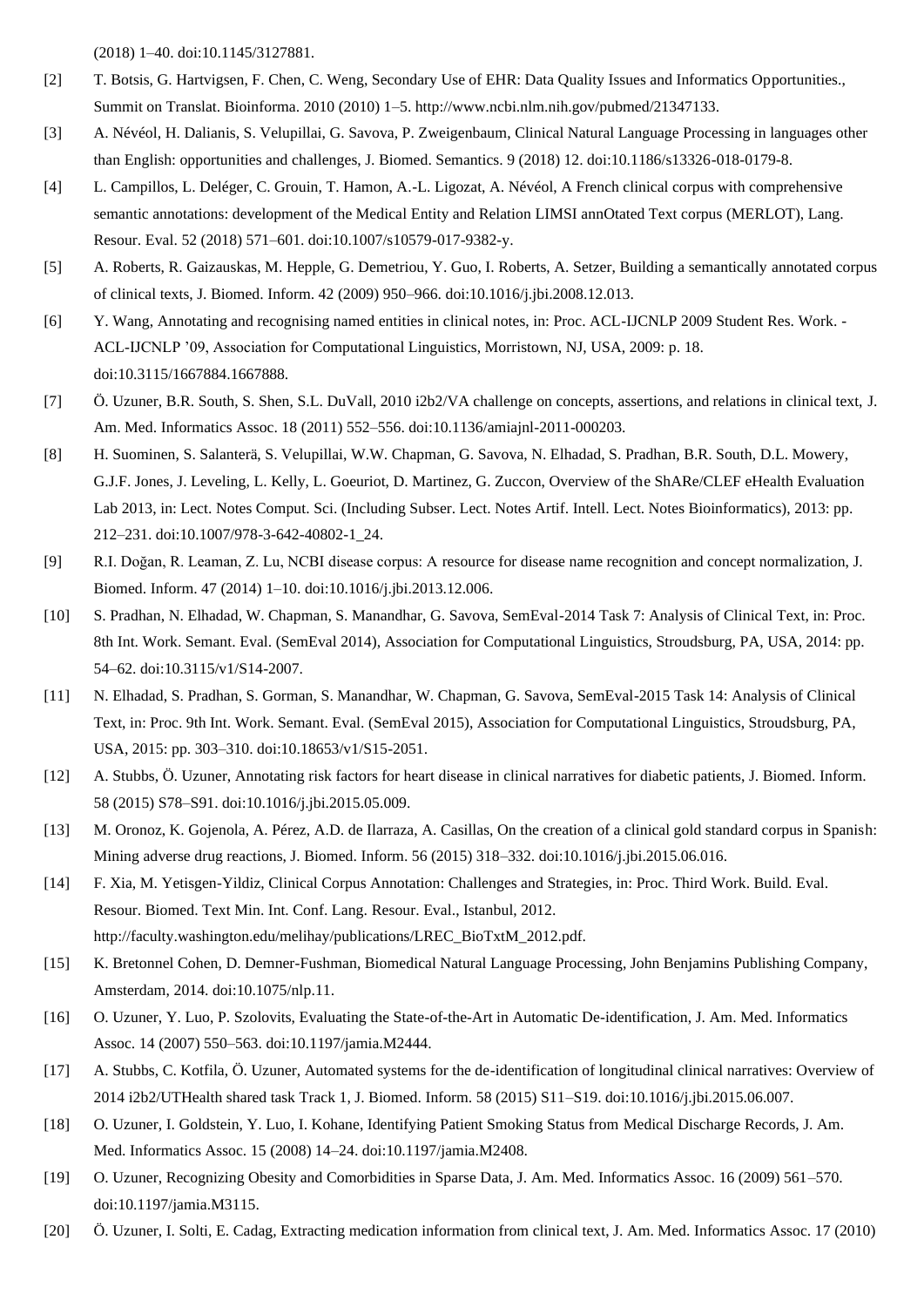514–518. doi:10.1136/jamia.2010.003947.

- [21] O. Uzuner, A. Bodnari, S. Shen, T. Forbush, J. Pestian, B.R. South, Evaluating the state of the art in coreference resolution for electronic medical records, J. Am. Med. Informatics Assoc. 19 (2012) 786–791. doi:10.1136/amiajnl-2011-000784.
- [22] W. Sun, A. Rumshisky, O. Uzuner, Evaluating temporal relations in clinical text: 2012 i2b2 Challenge, J. Am. Med. Informatics Assoc. 20 (2013) 806–813. doi:10.1136/amiajnl-2013-001628.
- [23] A. Stubbs, C. Kotfila, H. Xu, Ö. Uzuner, Identifying risk factors for heart disease over time: Overview of 2014 i2b2/UTHealth shared task Track 2, J. Biomed. Inform. 58 (2015) S67–S77. doi:10.1016/j.jbi.2015.07.001.
- [24] Ö. Uzuner, I. Solti, F. Xia, E. Cadag, Community annotation experiment for ground truth generation for the i2b2 medication challenge, J. Am. Med. Informatics Assoc. 17 (2010) 519–523. doi:10.1136/jamia.2010.004200.
- [25] W. Sun, A. Rumshisky, O. Uzuner, Annotating temporal information in clinical narratives, J. Biomed. Inform. 46 (2013) S5– S12. doi:10.1016/j.jbi.2013.07.004.
- [26] A. Stubbs, Ö. Uzuner, Annotating longitudinal clinical narratives for de-identification: The 2014 i2b2/UTHealth corpus, J. Biomed. Inform. 58 (2015) S20–S29. doi:10.1016/j.jbi.2015.07.020.
- [27] S. Bethard, G. Savova, W.-T. Chen, L. Derczynski, J. Pustejovsky, M. Verhagen, SemEval-2016 Task 12: Clinical TempEval, in: Proc. 10th Int. Work. Semant. Eval., Association for Computational Linguistics, Stroudsburg, PA, USA, 2016: pp. 1052– 1062. doi:10.18653/v1/S16-1165.
- [28] S. Bethard, G. Savova, M. Palmer, J. Pustejovsky, SemEval-2017 Task 12: Clinical TempEval, in: Proc. 11th Int. Work. Semant. Eval., Association for Computational Linguistics, Stroudsburg, PA, USA, 2017: pp. 565–572. doi:10.18653/v1/S17- 2093.
- [29] L. Kelly, L. Goeuriot, H. Suominen, T. Schreck, G. Leroy, D.L. Mowery, S. Velupillai, W.W. Chapman, D. Martinez, G. Zuccon, J. Palotti, Overview of the ShARe/CLEF eHealth Evaluation Lab 2014, in: Lect. Notes Comput. Sci. (Including Subser. Lect. Notes Artif. Intell. Lect. Notes Bioinformatics), 2014: pp. 172–191. doi:10.1007/978-3-319-11382-1\_17.
- [30] P. Patel, D. Davey, V. Panchal, P. Pathak, Annotation of a Large Clinical Entity Corpus, in: Proc. 2018 Conf. Empir. Methods Nat. Lang. Process., Association for Computational Linguistics, Brussels, Belgium, 2018: pp. 2033–2042. https://www.aclweb.org/anthology/D18-1228.
- [31] W.F. Styler, S. Bethard, S. Finan, M. Palmer, S. Pradhan, P.C. de Groen, B. Erickson, T. Miller, C. Lin, G. Savova, J. Pustejovsky, Temporal Annotation in the Clinical Domain, Trans. Assoc. Comput. Linguist. 2 (2014) 143–154. http://www.ncbi.nlm.nih.gov/pubmed/29082229.
- [32] D. Albright, A. Lanfranchi, A. Fredriksen, W.F. Styler, C. Warner, J.D. Hwang, J.D. Choi, D. Dligach, R.D. Nielsen, J. Martin, W. Ward, M. Palmer, G.K. Savova, Towards comprehensive syntactic and semantic annotations of the clinical narrative, J. Am. Med. Informatics Assoc. 20 (2013) 922–930. doi:10.1136/amiajnl-2012-001317.
- [33] A.T. McCray, A. Burgun, O. Bodenreider, Aggregating UMLS semantic types for reducing conceptual complexity., Stud. Health Technol. Inform. 84 (2001) 216–20. doi:10.3233/978-1-60750-928-8-216.
- [34] L. Ferreira, A. Teixeira, J.P. da S. Cunha, Information Extraction from Portuguese Hospital Discharge Letters, in: VI Jornadas En Technol. Del Habl. II Iber. SL Tech Work., 2010: pp. 39–42.
- [35] R. Roller, H. Uszkoreit, F. Xu, L. Seiffe, M. Mikhailov, O. Staeck, K. Budde, F. Halleck, D. Schmidt, A fine-grained corpus annotation schema of German nephrology records, in: Proc. Clin. Nat. Lang. Process. Work., The COLING 2016 Organizing Committee, Osaka, Japan, 2016: pp. 69–77. https://www.aclweb.org/anthology/W16-4210.
- [36] M. Skeppstedt, M. Kvist, G.H. Nilsson, H. Dalianis, Automatic recognition of disorders, findings, pharmaceuticals and body structures from clinical text: An annotation and machine learning study, J. Biomed. Inform. 49 (2014) 148–158. doi:10.1016/j.jbi.2014.01.012.
- [37] L. Deleger, Q. Li, T. Lingren, M. Kaiser, K. Molnar, L. Stoutenborough, M. Kouril, K. Marsolo, I. Solti, Building gold standard corpora for medical natural language processing tasks., AMIA ... Annu. Symp. Proceedings. AMIA Symp. 2012 (2012) 144–53. http://www.pubmedcentral.nih.gov/articlerender.fcgi?artid=PMC3540456.
- [38] L. Crible, L. Degand, Reliability vs. granularity in discourse annotation: What is the trade-off?, Corpus Linguist. Linguist.